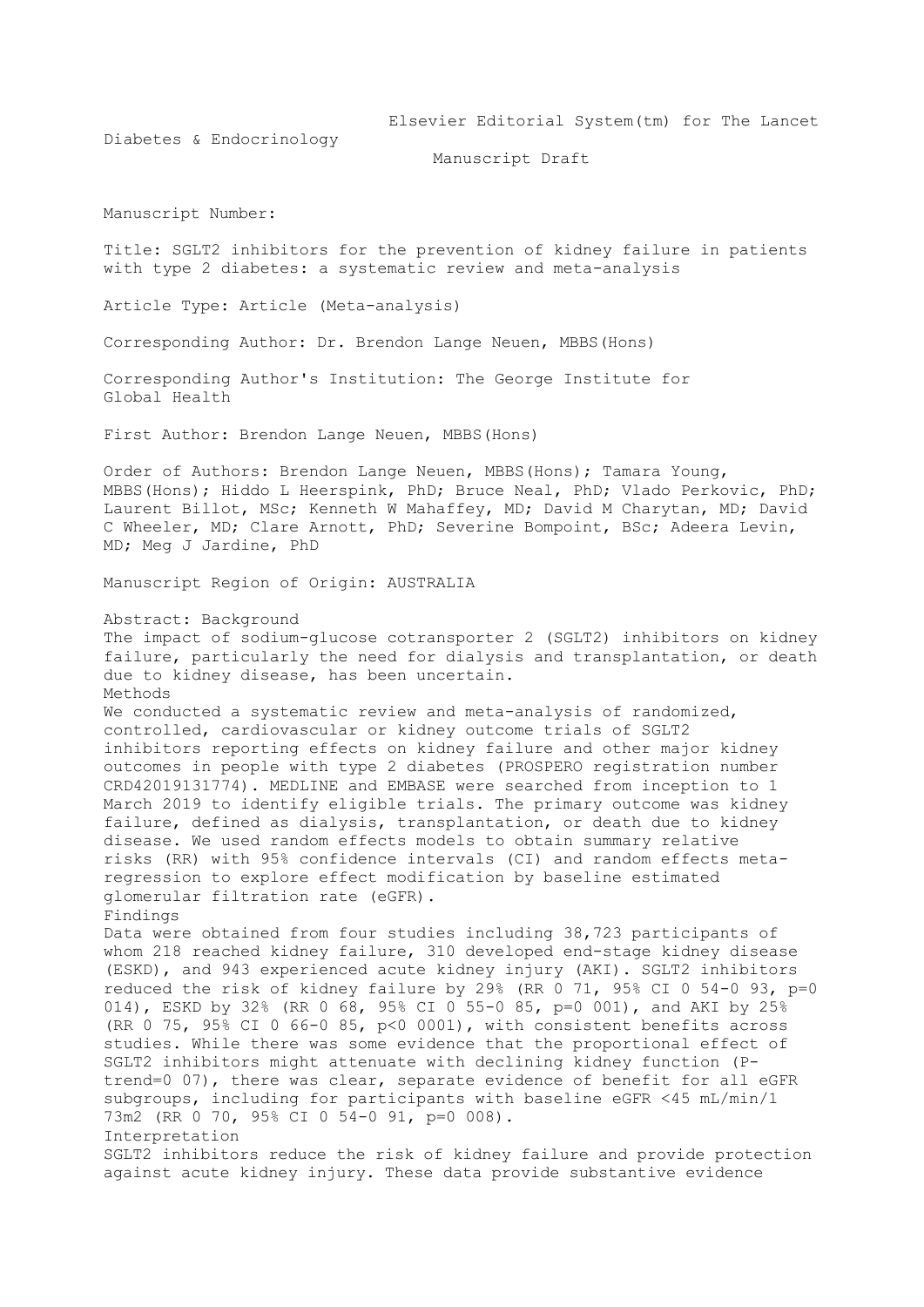supporting the use of SGLT2 inhibitors to prevent major kidney outcomes in people with type 2 diabetes. Funding None.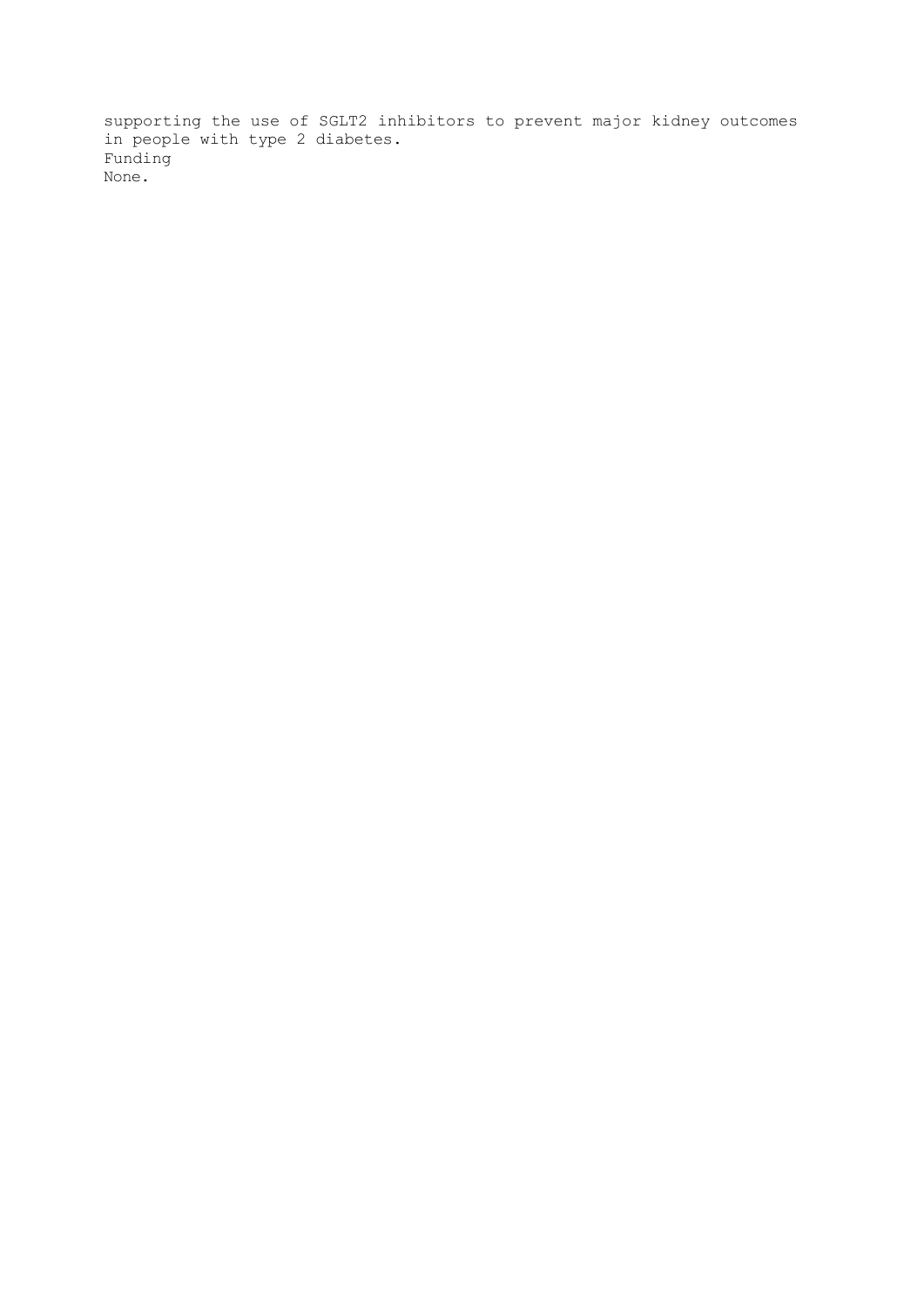# **SGLT2 inhibitors for the prevention of kidney failure in patients with type 2 diabetes: a systematic review and meta-analysis**

Brendon L. Neuen MBBS(Hons)<sup>1</sup>, Tamara Young MBBS(Hons)<sup>1</sup>, Hiddo J.L. Heerspink PhD<sup>1,2</sup>, Bruce Neal PhD<sup>1,3,4</sup>, Vlado Perkovic PhD<sup>1</sup>, Laurent Billot MSc<sup>1</sup>, Kenneth W. Mahaffey MD<sup>5</sup>, David M. Charytan MD<sup>6</sup>, David C. Wheeler MD,<sup>7</sup> Clare Arnott PhD<sup>1,3,8</sup>, Severine Bompoint BSc<sup>1</sup>, Adeera Levin MD<sup>9</sup>, Meg J. Jardine PhD<sup>1,10</sup>

<sup>1</sup>The George Institute for Global Health, UNSW Sydney, Australia<sup>; 2</sup>University of Groningen, University Medical Center Groningen, Groningen, The Netherlands; <sup>3</sup>The Charles Perkins Centre, University of Sydney, Sydney, Australia; <sup>4</sup>Epidemiology and Biostatistics, Imperial College London, London, UK; <sup>5</sup>Stanford Center for Clinical Research, Department of Medicine, <sup>5</sup>Stanford University School of Medicine, Stanford University, Stanford, USA; <sup>6</sup>Nephrology Division, Department of Medicine, NYU Langone Medical Center, New York, USA; <sup>7</sup>Department of Renal Medicine, University College London, London, United Kingdom, <sup>8</sup>Department of Cardiology, Royal Prince Alfred Hospital, Sydney, Australia; <sup>9</sup>Division of Nephrology, University of British Columbia, Vancouver, Canada; <sup>10</sup>Concord Repatriation and General Hospital, Sydney, Australia

**Manuscript type:** Systematic review and meta-analysis

**Word count:** 3651

**Abstract word count**: 300

**Running title:** SGLT2 inhibitors and kidney failure

**Keywords:** SGLT2 inhibitors, type 2 diabetes, renal outcomes, systematic review, meta-analysis

**Corresponding author:** Associate Professor Meg Jardine **Address:** Level 5, 1 King Street Newtown NSW 2042 Australia **Phone:** +61 2 8052 4300 **Fax:** +61 2 8052 4301

**Email[:](mailto:vperkovic@georgeinstitute.org.au)** mjardine@georgeinstitute.org.au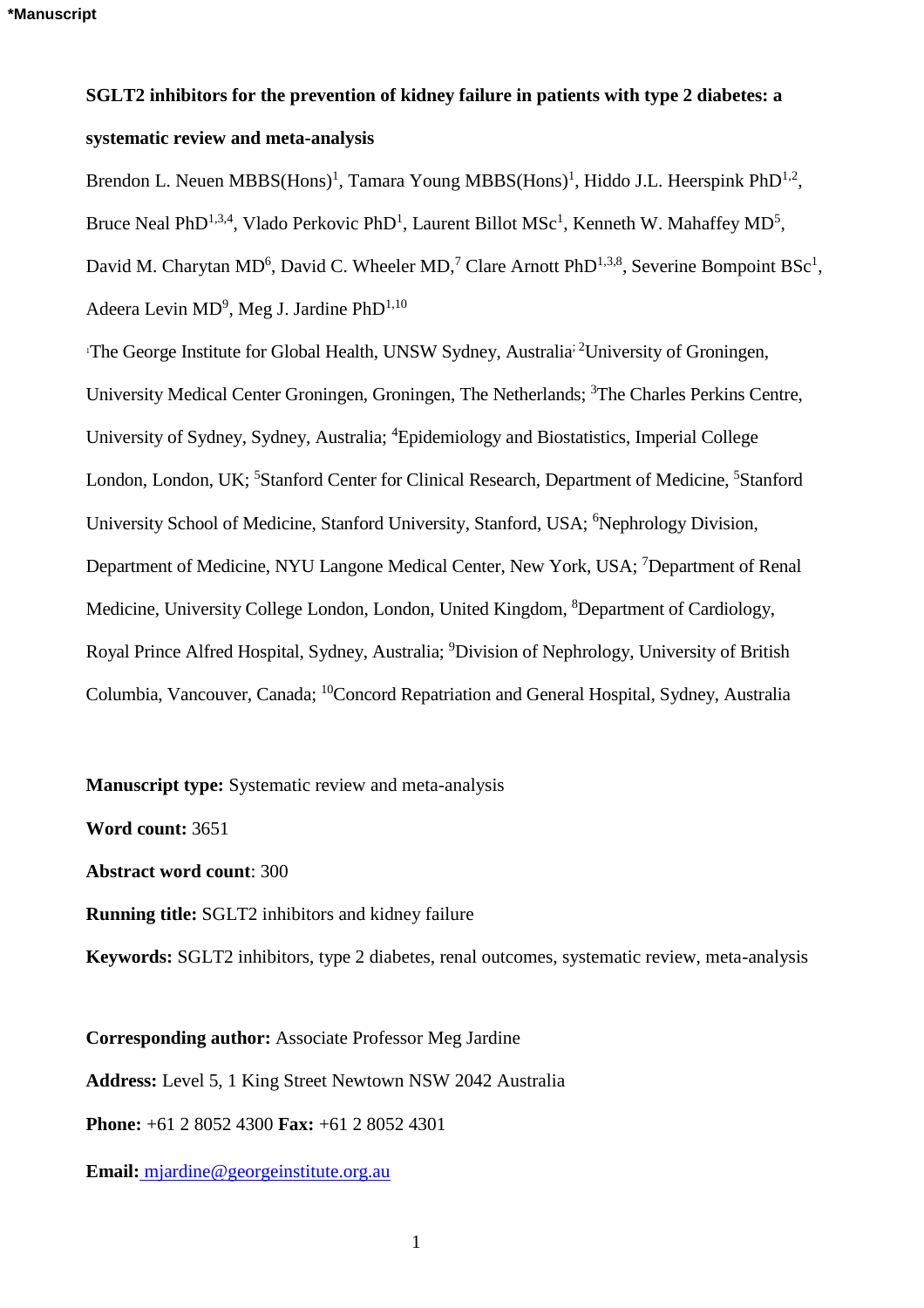#### **RESEARCH IN CONEXT**

#### **Evidence before this study**

Large-scale randomized cardiovascular outcome trials of sodium glucose cotransporter-2 (SGLT2) inhibitors have suggested promising effects on albuminuria and creatinine based kidney outcomes. However, these trials included few participants at high risk of clinically important kidney outcomes, and as a result, the effect of SGLT2 inhibitors on the outcomes of greatest concern to patients – namely, the need for long-term dialysis, transplantation or death due to kidney disease – has been uncertain. More recently the CREDENCE trial (Canagliflozin and Renal Endpoints in Diabetes with Established Nephropathy Clinical Evaluation) has been published, which was designed specifically to examine the impact of SGLT2 inhibition in people at high risk of kidney disease progression. These agents are also not currently approved for use in patients with estimated glomerular filtration rate (eGFR) less than 45 or 60 mL/min/1 $\cdot$ 73m<sup>2</sup> in most countries, primarily because their glucose lowering effect is dependent on kidney function. We therefore conducted a systematic review and meta-analysis of randomized, controlled, event-driven, cardiovascular and kidney outcome trials reporting effects of major kidney outcomes in patients with type 2 diabetes. MEDLINE and EMBASE were searched from inception until March 1 2019 to identify potentially relevant studies. The protocol for this systematic review and meta-analysis was prospectively registered in the International Prospective Register of Systematic Reviews (PROSPERO registration number CRD42019131774).

# **Added value of this study**

This review summarises data from four studies including 38,723 participants across six continents. There was clear evidence that SGLT2 inhibitors reduce the risk dialysis, transplantation or death due to kidney disease, as well as a range of other major kidney outcomes, and that these agents also provide protection against acute kidney injury. Additionally, there were definitive, separate benefits at all levels of kidney function, including an approximate 30% proportional risk reduction in the

2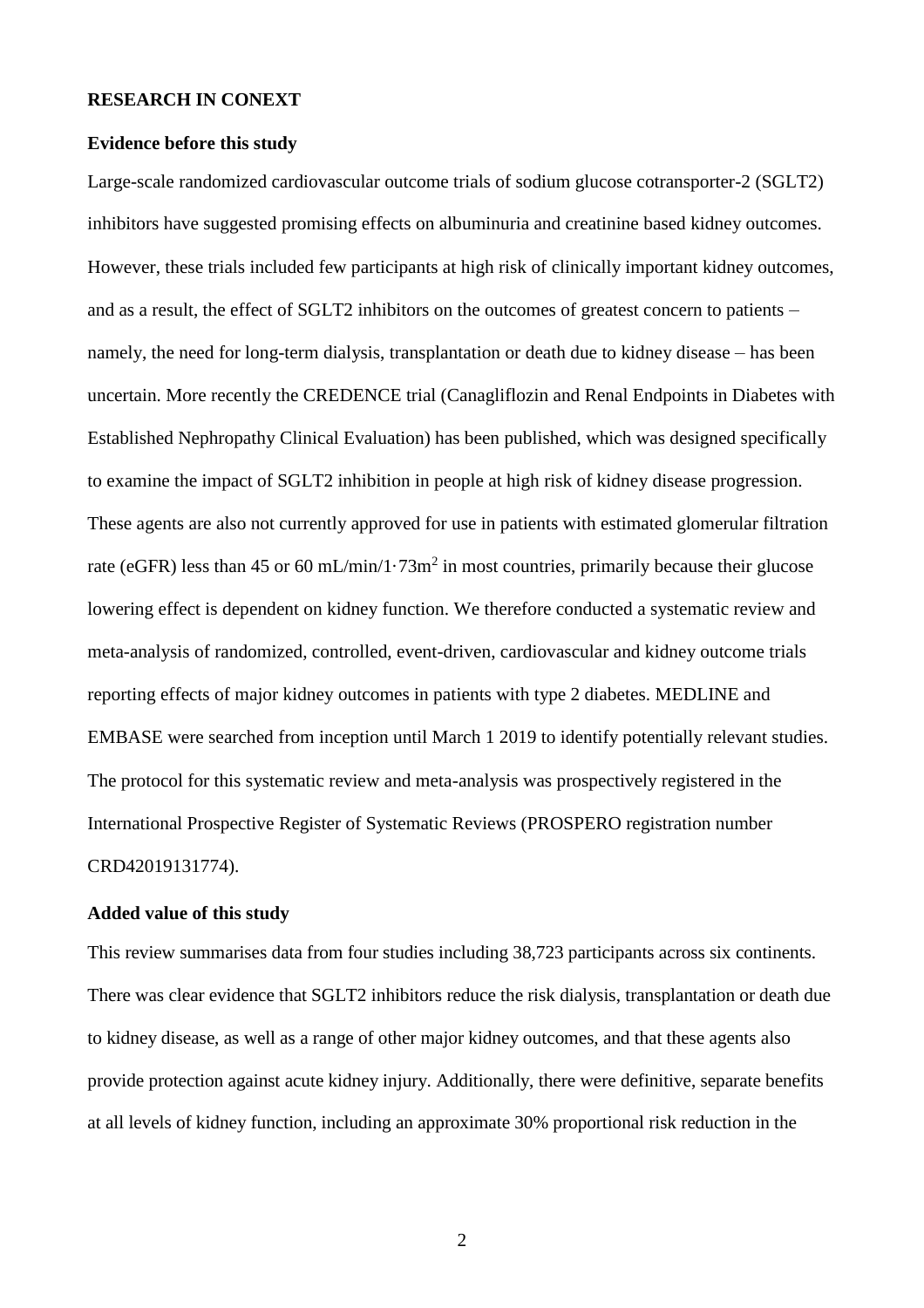composite kidney outcome in participants with baseline eGFR less than  $45 \text{ mL/min}/1.73 \text{m}^2$  in whom these drugs are mostly not permitted for use.

# **Implications of all the available evidence**

These results provide the strongest evidence yet that SGLT2 inhibitors should be routinely offered to individuals with type 2 diabetes at risk of progressive kidney disease. The clear evidence of renoprotection across the spectrum of kidney function studied to date call into question current restrictions on the use of SGLT2 inhibitors in people with reduced kidney function, and suggest that many more individuals with type 2 diabetes at high risk of kidney failure are likely to benefit from treatment.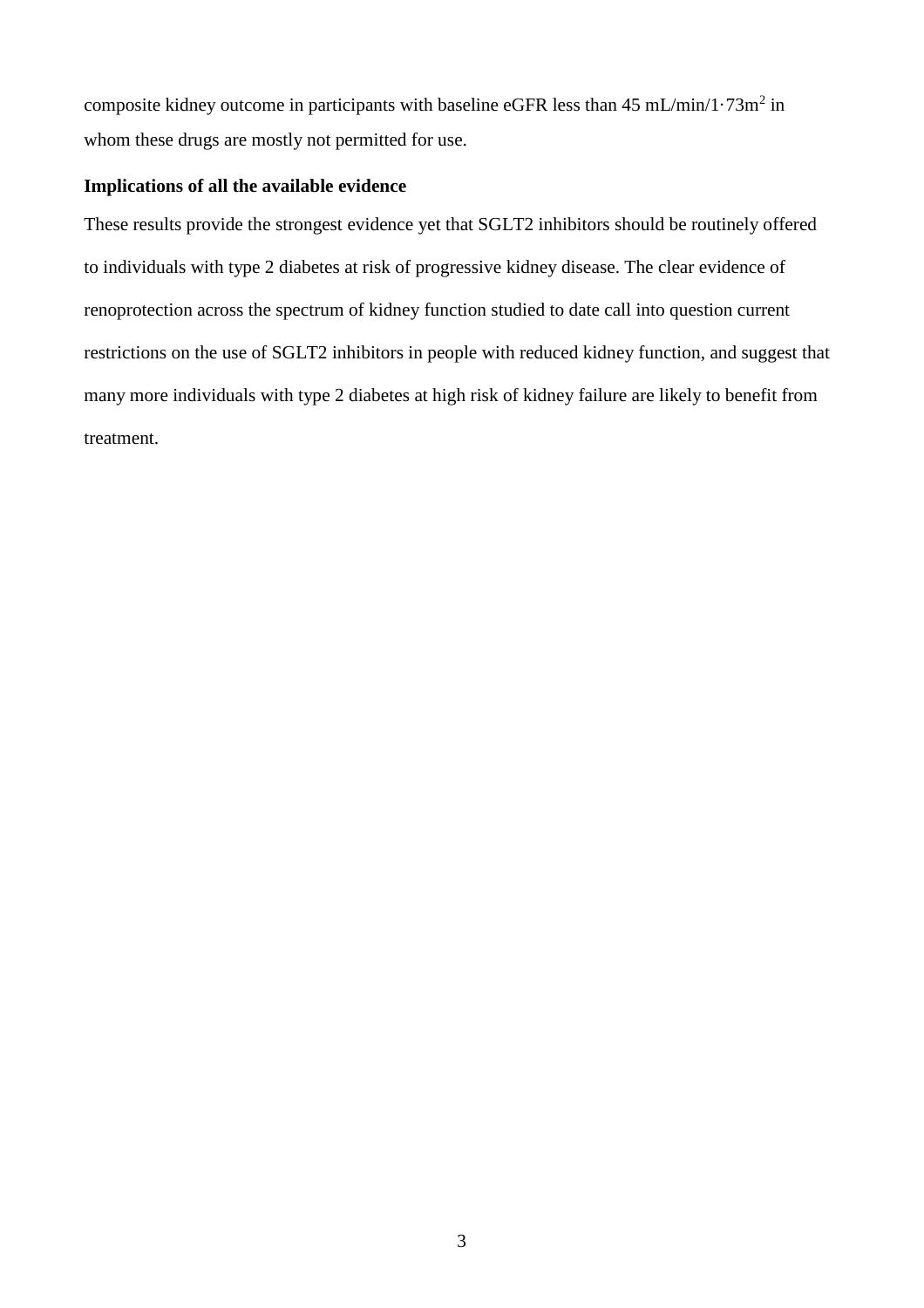#### **SUMMARY**

#### **Background**

The impact of sodium-glucose cotransporter 2 (SGLT2) inhibitors on kidney failure, particularly the need for dialysis and transplantation, or death due to kidney disease, has been uncertain.

# **Methods**

We conducted a systematic review and meta-analysis of randomized, controlled, cardiovascular or kidney outcome trials of SGLT2 inhibitors reporting effects on kidney failure and other major kidney outcomes in people with type 2 diabetes (PROSPERO registration number CRD42019131774). MEDLINE and EMBASE were searched from inception to 1 March 2019 to identify eligible trials. The primary outcome was kidney failure, defined as dialysis, transplantation, or death due to kidney disease. We used random effects models to obtain summary relative risks (RR) with 95% confidence intervals (CI) and random effects meta-regression to explore effect modification by baseline estimated glomerular filtration rate (eGFR).

### **Findings**

Data were obtained from four studies including 38,723 participants of whom 218 reached kidney failure, 310 developed end-stage kidney disease (ESKD), and 943 experienced acute kidney injury (AKI). SGLT2 inhibitors reduced the risk of kidney failure by 29% (RR 0·71, 95% CI 0·54-0·93, *p*=0·014), ESKD by 32% (RR 0·68, 95% CI 0·55-0·85, *p*=0·001), and AKI by 25% (RR 0·75, 95% CI 0 $\cdot$  66-0 $\cdot$  85, *p*<0 $\cdot$ 0001), with consistent benefits across studies. While there was some evidence that the proportional effect of SGLT2 inhibitors might attenuate with declining kidney function (*P*trend=0·07), there was clear, separate evidence of benefit for all eGFR subgroups, including for participants with baseline eGFR <45 mL/min/1·73m<sup>2</sup> (RR 0·70, 95% CI 0·54-0·91,  $p=0.008$ ).

### **Interpretation**

SGLT2 inhibitors reduce the risk of kidney failure and provide protection against acute kidney injury. These data provide substantive evidence supporting the use of SGLT2 inhibitors to prevent major kidney outcomes in people with type 2 diabetes.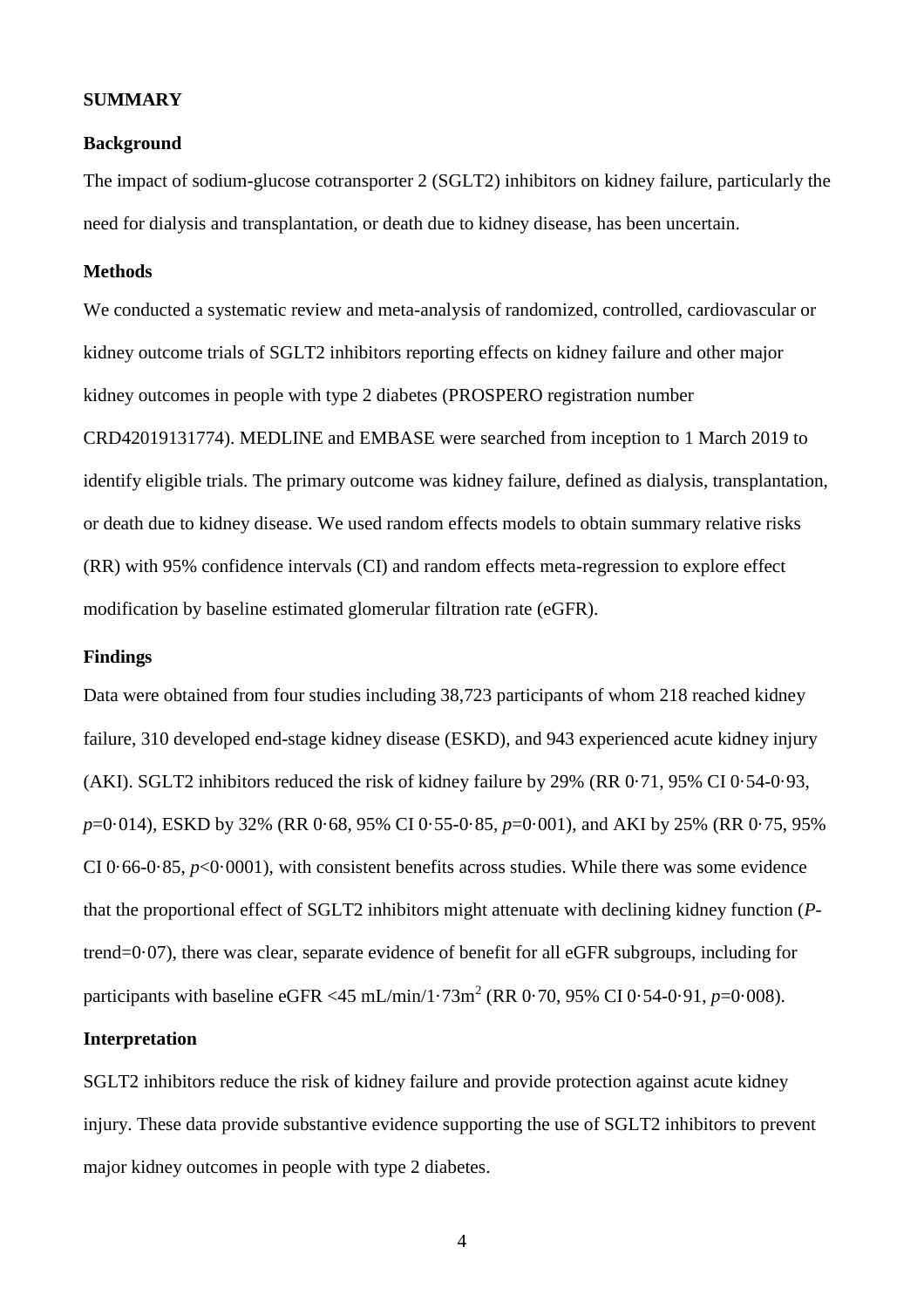# **Funding**

None.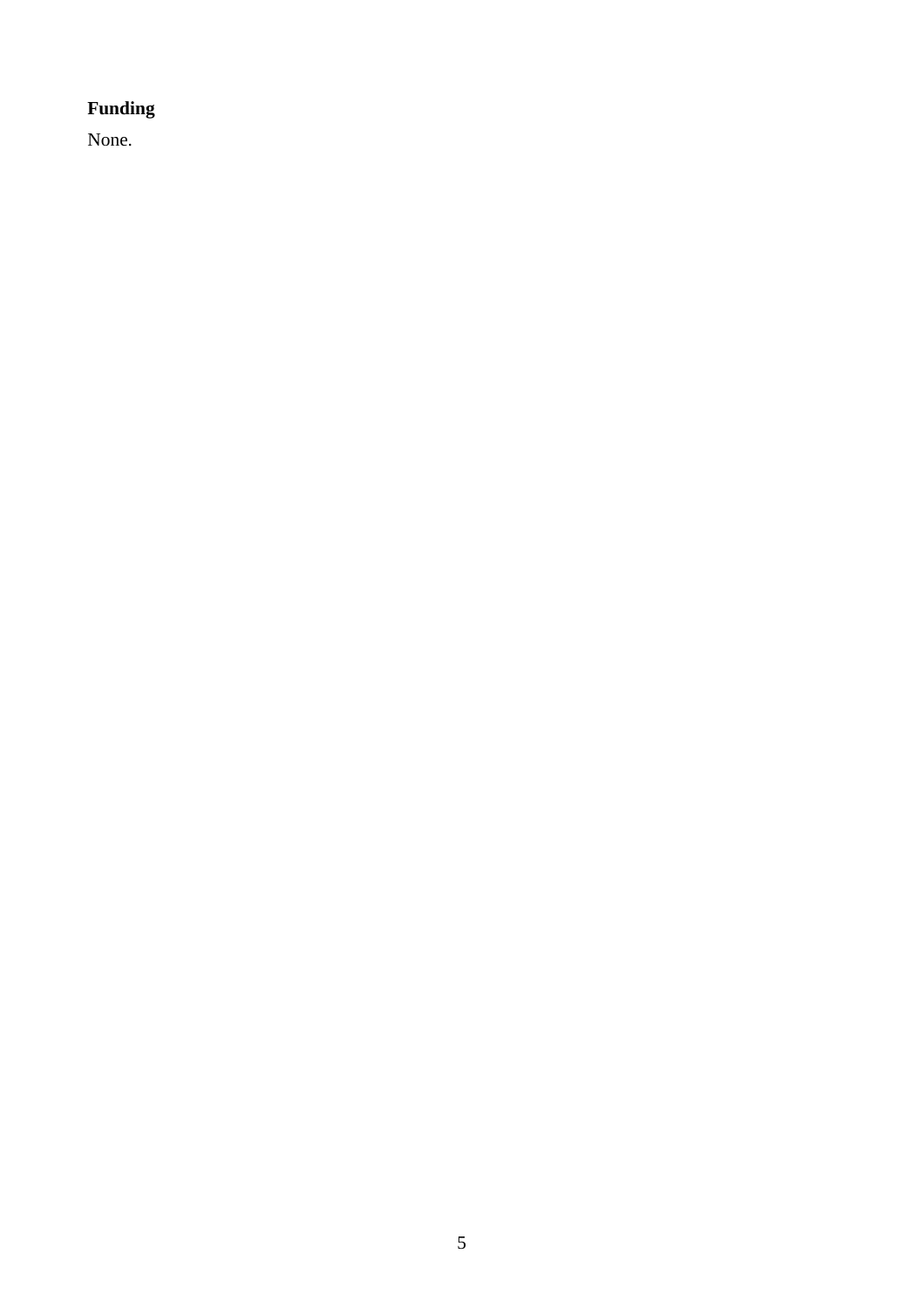# **INTRODUCTION**

It is estimated that approximately 2·6 million people received dialysis or underwent kidney transplantation for kidney failure in 2010, and this number is projected to more than double by  $2030<sup>1</sup>$  In many countries, more than half of all patients entering dialysis programmes have type 2 diabetes mellitus (T2DM), making it a leading cause of kidney failure worldwide.<sup>2</sup> Kidney failure due to T2DM is a large and growing challenge, not only for patients and their families and caregivers, but also for health systems and governments.<sup>3</sup>

Treatment with angiotensin converting enzyme (ACE) inhibitors or angiotensin-receptor blockers (ARBs) has been shown to prevent major kidney outcomes in people with diabetes, and these agents are currently recommended by clinical practice guidelines for the treatment of people with T2DM who have, or are at high risk of, kidney disease.<sup>4-8</sup> However, the residual risk remains high with new treatments urgently needed to reduce the growing burden of kidney failure.

SGLT2 inhibitors are a newer class of glucose-lowering agent that also lower blood pressure, body weight and albuminuria, and may have direct haemodynamic effects on the kidney.<sup>9</sup> These multiple effects have translated into a reduction in cardiovascular events in people with T2DM in large cardiovascular outcome trials.10-12 The trials also demonstrated promising effects on a range of albuminuria and serum creatinine based kidney outcomes.<sup>13-16</sup> The majority of participants in these trials were at low risk of clinically important kidney outcomes, and as a result, event rates for kidney failure were low, with few participants requiring dialysis or kidney transplantation, or dying due to kidney disease, in each trial. As they were also not explicitly designed to provide definitive information on renoprotective effects, kidney endpoints were not always pre-specified, were not always adjudicated, and the distinction between acute and chronic reductions in estimated glomerular filtration rate (eGFR) was not possible in all studies. Furthermore, since each trial included only modest numbers of patients at any given level of kidney function or albuminuria, the

6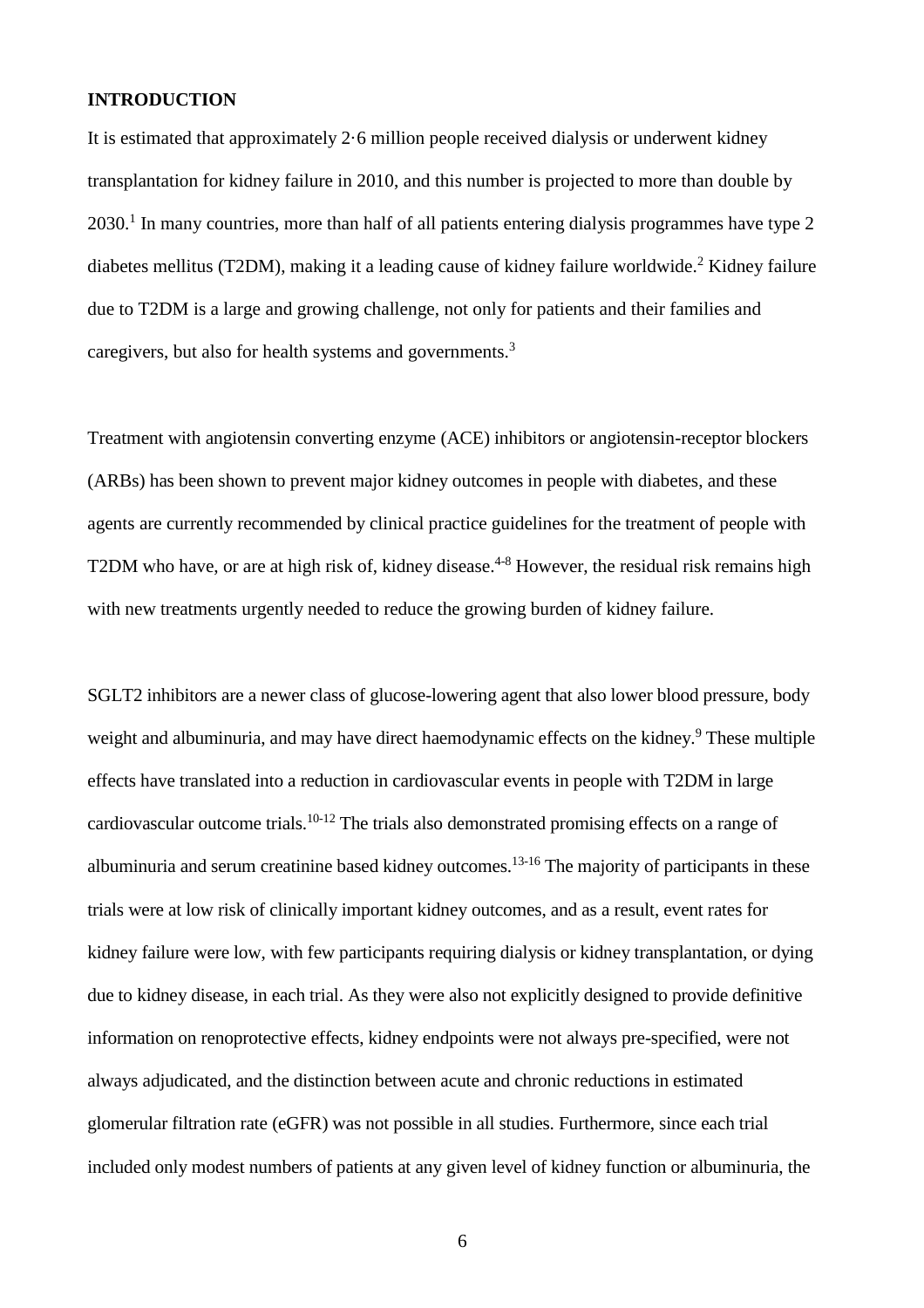ability to robustly examine the consistency of treatment effect across different levels of kidney function or albuminuria has been limited. Most recently, the Canagliflozin and Renal Endpoints in Diabetes with Established Nephropathy Clinical Evaluation (CREDENCE) trial has been reported, which is the first study designed to specifically evaluate the impact of an SGLT2 inhibitor on a primary kidney outcome in people with established diabetic kidney disease.<sup>17</sup>

We therefore undertook a systematic review and meta-analysis to determine the consistency of effect size across SGLT2 trials and different levels of kidney function and albuminuria, summarize results, and integrate available data on the effects of SGLT2 inhibition on the risk of clinically important kidney outcomes in people with T2DM.

## **METHODS**

This systematic review and meta-analysis was conducted and reported using the Preferred Reporting Items for Systematic Reviews and Meta-Analysis (PRISMA) statement. The protocol for this review was prospectively registered in the International Prospective Register of Systematic Reviews (PROSPERO registration number CRD42019131774) and can be accessed at: [http://www.crd.york.ac.uk/PROSPERO/display\\_record.php?ID=CRD42019131774.](http://www.crd.york.ac.uk/PROSPERO/display_record.php?ID=CRD42019131774.)

#### *Search strategy and selection criteria*

We searched MEDLINE and EMBASE from inception to 1 March 2019 to identify potentially eligible studies. Details of the search strategy, including text words and medical subject headings are provided in Table S1. We included all randomized, controlled, event-driven, cardiovascular or kidney outcome trials of SGLT2 inhibitors versus active or placebo control, in order to capture those with meaningful numbers of clinical kidney outcomes. Trials with extension periods and those including participants with type 1 diabetes or individuals less than 18 years of age were excluded. Two authors (B.L.N and T.Y) independently screened the titles and abstracts of all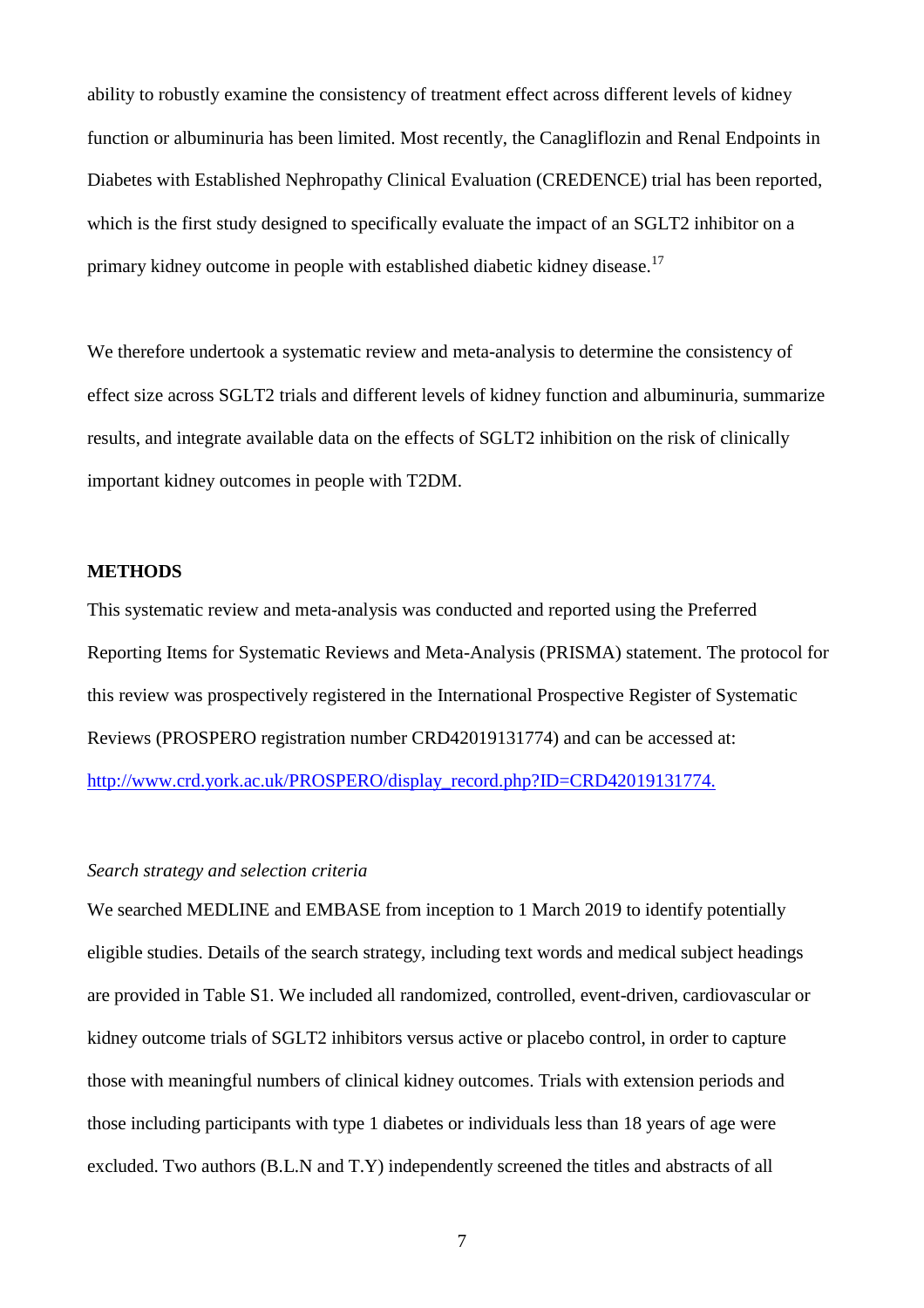identified articles and, when required, reviewed full-text manuscripts to identify potentially relevant studies. Any disagreements related to the identification or eligibility of studies was resolved through discussion with a third author (M.J.J).

#### *Data synthesis and analysis*

Two authors (B.L.N and T.Y) independently extracted all data using a standardized data form and assessed risk of bias using the Cochrane Risk of Bias Tool.<sup>18</sup> We used image extraction software to extract data presented only in figures without corresponding numerical data (WebPlotDigitizer version 4·1, Ankit Rohatgi, Austin, TX, [https://automeris.io/WebPlotDigitizer/\)](https://automeris.io/WebPlotDigitizer/). These data were summarized descriptively and not used for quantitative synthesis. Any discrepancies in data extraction or risk of bias assessment were resolved in consultation with a third author (M.J.J). Due to the small number of eligible trials, publication bias was not assessed.

The primary outcome of interest was kidney failure, defined as the need for chronic dialysis or kidney transplantation, or death due to kidney disease. Other kidney outcomes included: (1) ESKD, defined as chronic dialysis, kidney transplantation, or sustained eGFR less than  $15 \text{ mL/min}/1.73 \text{m}^2$ , (2) substantial loss of kidney function, ESKD, or death due to kidney disease, (3) substantial loss of kidney function, ESKD, or death due to cardiovascular or kidney disease, (4) long-term eGFR slope, and (5) acute kidney injury (AKI). Substantial loss of kidney function was preferentially defined as a sustained doubling of serum creatinine (representing an approximate 57% decline in kidney function). Where sustained doubling of serum creatinine was not reported, we included sustained 40% decline in eGFR or unsustained doubling of serum creatinine as defined by study authors. We preferentially used data on sustained kidney outcomes confirmed with repeat assessment where these were reported to exclude acute changes in kidney function and initiation of dialysis for AKI, but accepted unsustained outcomes where these were the only ones reported. The definitions of longterm eGFR slope (reported as the annualized difference in eGFR between

8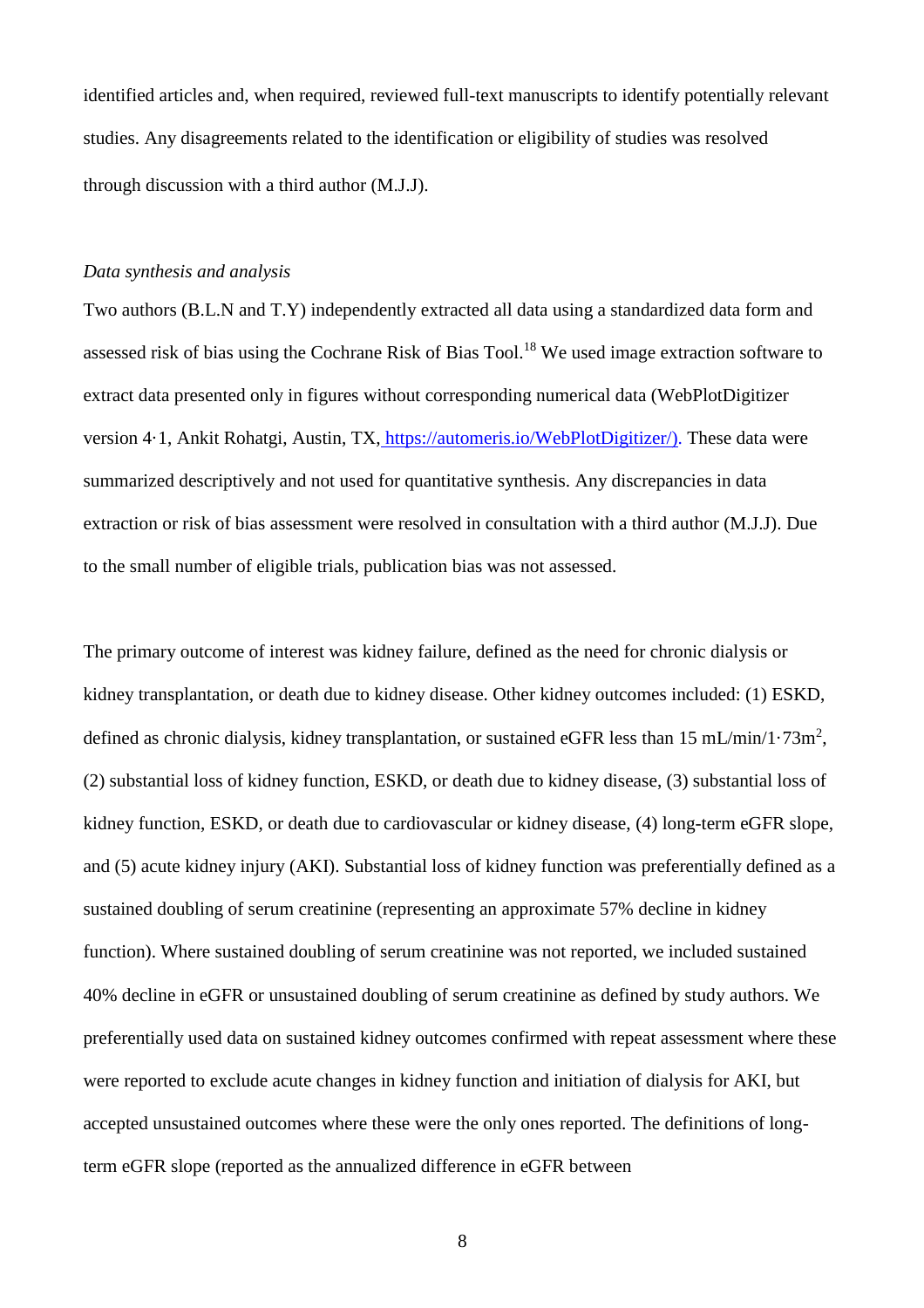treatment and control) and AKI varied across studies and we used these outcomes as defined and reported in each study.

We quantitatively synthesized results for dichotomous outcomes by individual studies using a random effects model with inverse variance weighting to obtain summary effect estimates represented as relative risk (RR) with associated 95% confidence intervals (CI). We pooled, in order of preference, hazard ratios, incidence rate ratios (events/patient-years), and risk ratios (events/number of participants) to maximize the use of trial level data from included studies, particularly for canagliflozin, where the integrated analysis and reporting of two parallel companion trials with different randomization ratios and different follow-up durations precluded the use of risk ratios.<sup>19</sup> When studies did not report the preferred outcome definition for substantial loss of kidney function, we performed sensitivity tests excluding those studies to assess the impact of endpoint definition on the results. Because the eGFR slope outcome measured the absolute rather than proportional effect of treatment, heterogeneity between studies could not be meaningfully assessed, as differences in absolute effect reflected differences in baseline kidney risk. These data were therefore summarized descriptively. For all other outcomes we assessed heterogeneity between studies using the  $I^2$  test and *P*-heterogeneity values obtained from a random effects model. I<sup>2</sup> values of <25%, 25-75%, and >75-100% were considered to reflect low, moderate, and high likelihood of differences between studies, respectively.

Because of the kidney-based mechanism of action and albuminuria lowering effect of SGLT2 inhibitors, we performed additional analyses to assess whether treatment effects varied across different levels of baseline kidney function and urinary albumin excretion. Additionally, because ACE inhibitors and ARBs are recommended for the treatment of diabetic kidney disease, we also analysed whether the effects of SGLT2 inhibition differed by baseline use of renin-angiotensin system (RAS) blockade. We prospectively decided to conduct these analyses for efficacy outcomes

9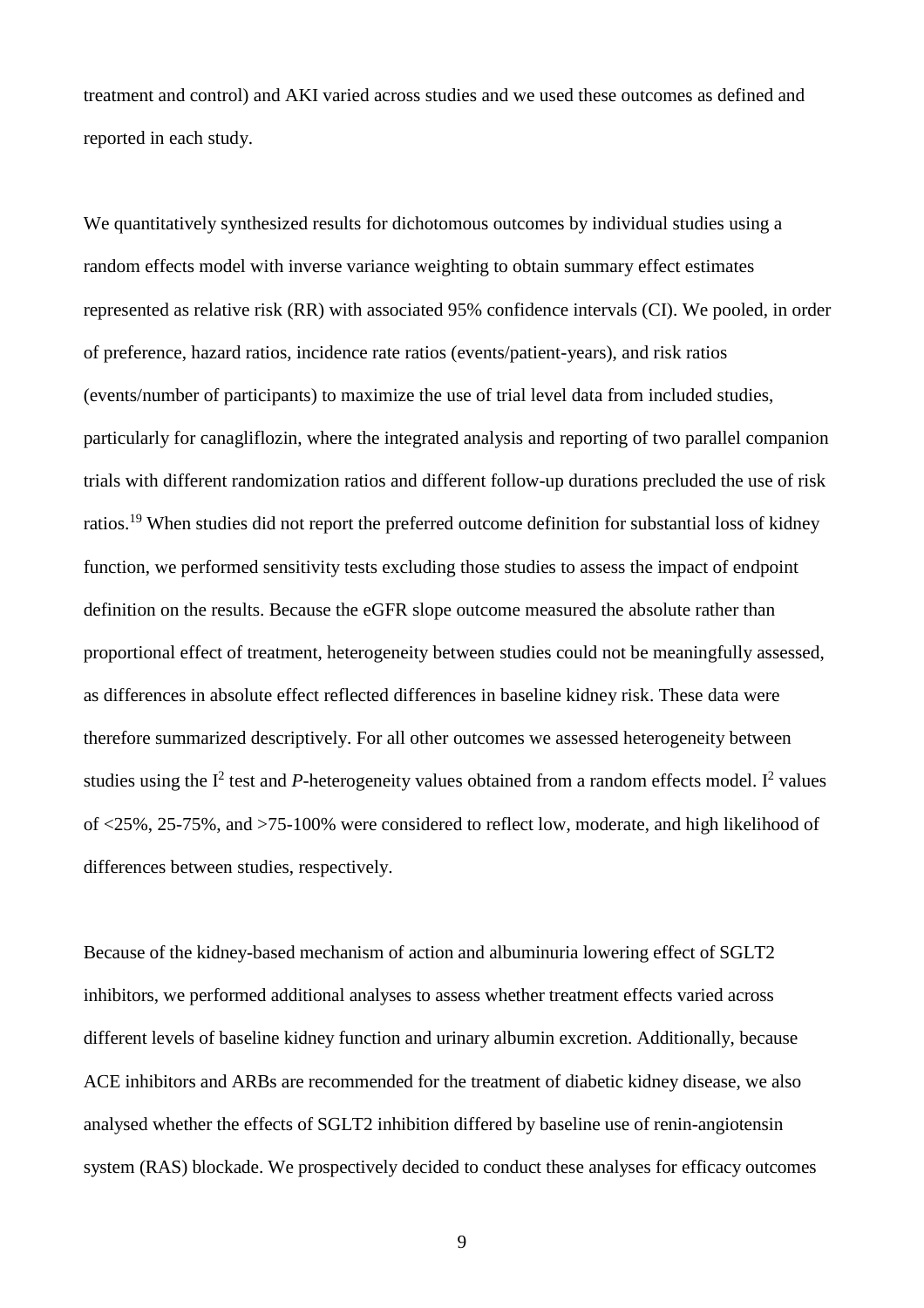(i.e. all outcomes except AKI) where subgroup data were reported in two or more studies. Because the results come from relatively few individual studies, we performed multiple sensitivity analyses to assess the vulnerability of the subgroup analysis outcomes to definitional and methodological decisions. For the outcome substantial loss of kidney function, ESKD or death due to kidney disease, we assessed the impact of SGLT2 inhibitors by eGFR categories (eGFR <45, 45-<60, 60-  $\leq$ 90 and 290 mL/min/1 $\cdot$ 73m<sup>2</sup>) and levels of albuminuria (urinary albumin:creatinine ratio [UACR]  $\langle 30, 30, 300, 300, \text{ and } 300 \text{ mg/g} \rangle$  as the main analysis. Where studies reported the eGFR  $<$ 60mL/min/1 $\cdot$ 73m<sup>2</sup> subgroup without more granular categories, as occurred in the DECLARE-TIMI 58 trial, we excluded these data from the main analysis. However we performed a sensitivity analysis in which the outcomes for the baseline eGFR  $\textless 60 \text{m}$ L/min/1·73m<sup>2</sup> subgroup were included with the eGFR 45- $\leq$ 60 mL/min/1 $\cdot$ 73m<sup>2</sup> category, on the assumption that a large majority of these participants were likely to have an eGFR 45-60 mL/min/1 $\cdot$ 73m<sup>2</sup> based on the trial exclusion criteria. We conducted a sensitivity analysis to assess the effects of treatment in participants with eGFR <60 and 260 mL/min/1 $\cdot$ 73m<sup>2</sup>. When required, effect estimates for subgroups within the same study (e.g. eGFR 30-<45 and 45-<60 mL/min/1 $\cdot$ 73m<sup>2</sup>) were merged using a fixed effects model. For the eGFR slope outcome, data were stratified by kidney function (eGFR <60 and 260 mL/min/1·73m<sup>2</sup>) and albuminuria (UACR <30, 30-300, and >300 mg/g) and summarized descriptively.

We used random effects meta-regression with restricted maximum likelihood and Hartung Knapp adjustment to assess trend in treatment effects across eGFR and albuminuria subgroups. In sensitivity analyses we repeated the meta-regression analyses treating subgroups as categories without assumptions of linearity. A *P*-trend and *P*-heterogeneity of <0·10 were considered to reflect a high likelihood of differences beyond chance.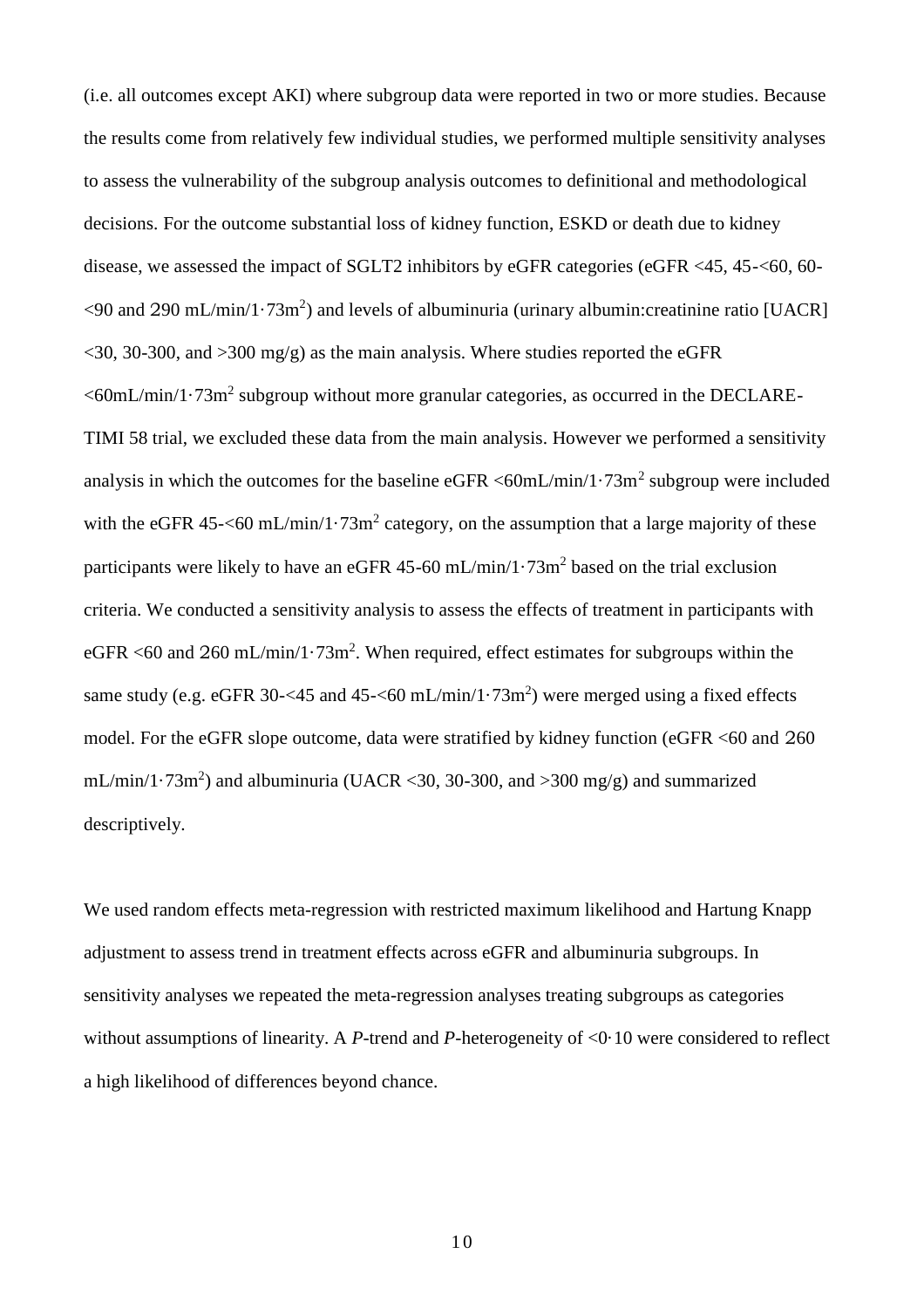All analyses were performed using Stata 15·1 (StataCorp 2017. Stata Statistical Software: Release 15. College Station, TX; StataCorp LLC).

## **Role of the funding source**

This study was not specifically funded. All authors had full access to the data and agreed on the final decision to submit for publication.

### **RESULTS**

We identified four separate studies comprising five individual trials after applying the search strategy and study selection criteria (Table S1 and Figure S1). The CANVAS Program comprised two companion trials (CANVAS and CANVAS-R) that were conducted in parallel and analysed and reported as a single program. All studies compared an SGLT2 inhibitor with matching placebo. Three studies were designed as cardiovascular outcome trials testing the impact of empagliflozin, canagliflozin, and dapagliflozin on a primary composite cardiovascular outcome of nonfatal myocardial infarction, nonfatal stroke, or cardiovascular death, with a range of pre-specified exploratory and post-hoc kidney outcomes also reported. One study was an event-driven kidney outcome trial for canagliflozin with a primary composite outcome of sustained doubling of serum creatinine, ESKD, or death due to cardiovascular or kidney disease. The risk of bias was low for all indicators; all participants and investigators were blinded to treatment allocation with complete reporting of outcomes (Figure S2).

In total, this meta-analysis included data on 38,723 randomised participants from six continents. The mean age across the studies ranged from 61·3 to 63·9 years, while 35·0% of participants overall were female (Table 1). The proportion of participants with eGFR  $\langle 60 \text{ mL/min/1} \cdot 73 \text{m}^2 \rangle$ ranged from 7·4% in DECLARE-TIMI 58 to 58·8% in CREDENCE. The majority of participants in the three cardiovascular outcome trials had a UACR <30 mg/g at baseline (range 59·4% to

11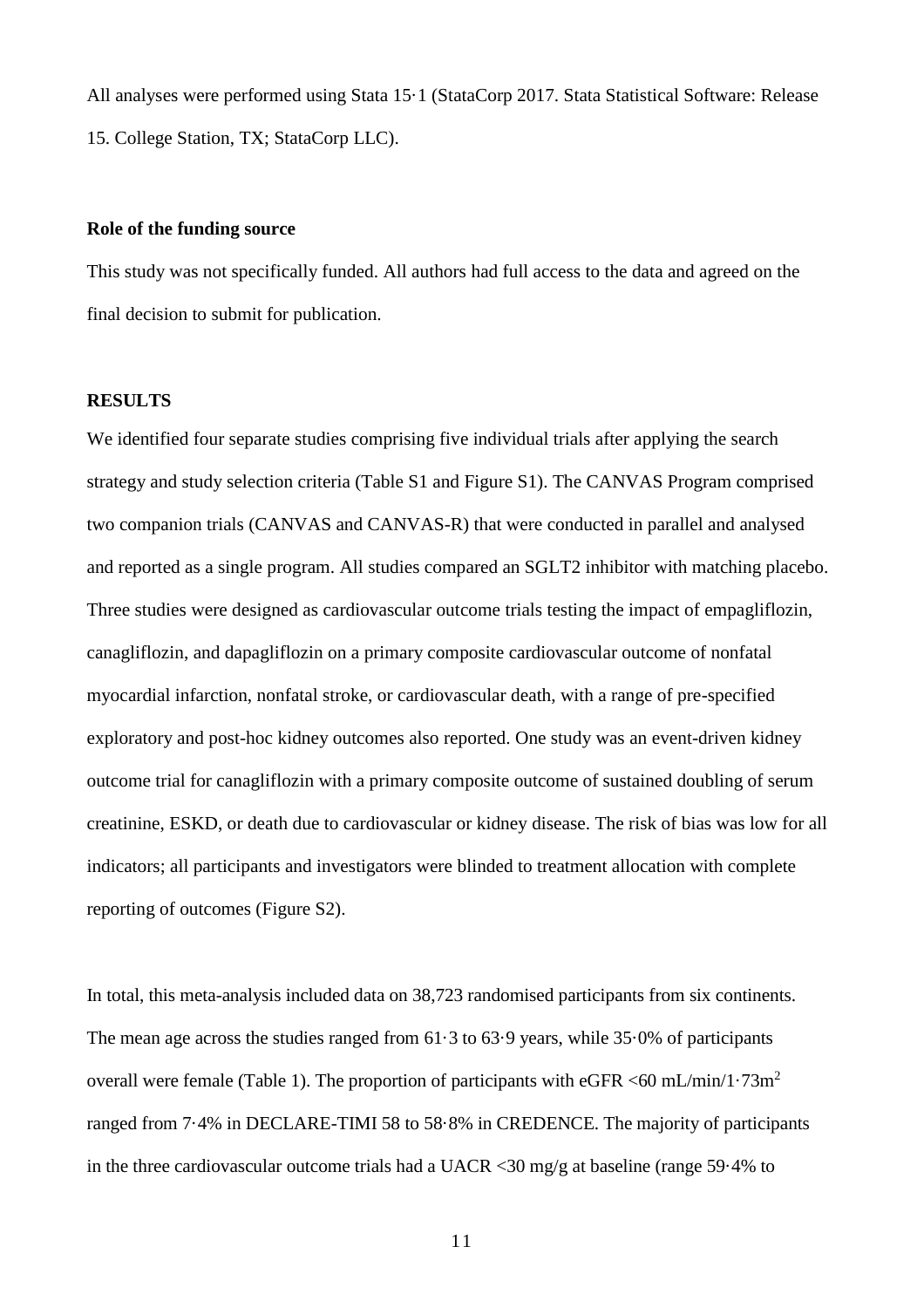69·8%), while 88·0% in CREDENCE had a baseline UACR >300 mg/g (Table 1). An eGFR of  $\geq$ 30 mL/min/1·73m<sup>2</sup> was an inclusion criterion in all studies with the exception of the DECLARE-TIMI 58 trial where Cockroft Gault creatinine clearance of ≥60 mL/min was required. Treatment with RAS blockade was required for entry by the CREDENCE trial only. Accordingly, virtually all (99·9%) CREDENCE participants were treated with ACE inhibitors or ARBs at baseline compared with approximately 80% of participants in the other trials (Table 1).

Overall, there were 218 occurrences of kidney failure. There were 310 ESKD events; 967 incidences of substantial loss of kidney function, ESKD or death due to kidney disease; 2,323 cases of substantial loss of kidney function, ESKD, or death due to cardiovascular or kidney disease; and 943 episodes of AKI. Pre-specification of outcomes, requirements for changes in kidney function to be confirmed on repeated measurement, and adjudication procedures differed across the studies (Table S3). Kidney endpoints were also defined and reported variably across the studies (Table S4- S5).

# *Primary outcome*

SGLT2 inhibitors reduced the risk of kidney failure by 29% (RR 0·71, 95% CI 0·54-0·93,  $p=0.014$ ). The effect of SGLT2 inhibitors on this outcome was consistent across studies ( $I^2 = 0$ %, *P*-heterogeneity=0.79; Figure 1).

#### *Other kidney outcomes*

SGLT2 inhibitors reduced the risk of ESKD by 32% (RR 0·68, 95% CI 0·55-0·85, *p*=0·001), with no differences in treatment effect across studies  $(I^2=0.0\%, P\text{-heterogeneity}=0.95)$ . SGLT2 inhibition also reduced the risk of substantial loss of kidney function, ESKD, or death due to kidney disease by 42% (0·58, 95% CI 0·51-0·66, p<0·0001; Figure 2) with no evidence of differences between studies  $(I^2=0\%$ , *P*-heterogeneity=0.49). The results from sensitivity testing which excluded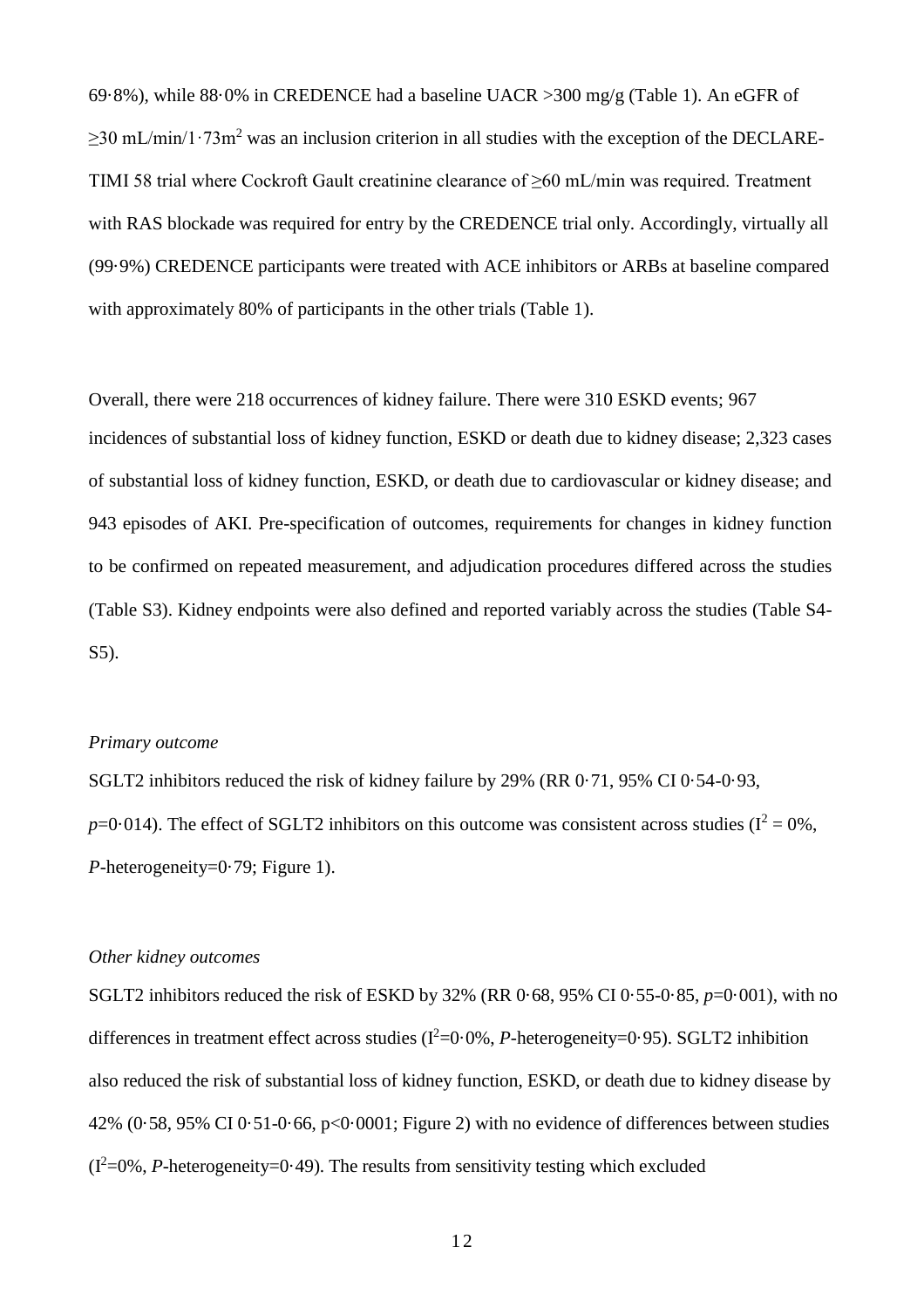studies that did not report our preferred event definition of substantial loss of kidney function were essentially unchanged (Table S6). The overall effect of SGLT2 inhibitors on substantial loss of kidney function, ESKD, death due to cardiovascular or kidney disease (RR 0.71, 95% CI 0.0.63-0·82, *p*<0·0001; Figure 2) varied across studies, primarily due to the EMPA-REG OUTCOME trial  $(I^2 = 60.3\%$ , *P*-heterogeneity=0.06).

SGLT2 inhibitors also lowered the risk of AKI by 25% (RR 0·75, 95% CI 0·66-0·85, *p*<0·0001; Figure 4), with no evidence of differences between studies  $(I^2=0\%, P\text{-heterogeneity}=0.68)$ . AKI events, both serious and non-serious, were reported variably across individual trials and were not adjudicated (Table S5). Overall effects of SGLT2 inhibition on major kidney outcomes are summarised in Figure 5.

# *Subgroup analyses*

The effect on the outcome of substantial loss of kidney function, ESKD or death due to kidney disease was reported according to eGFR subgroups in four studies, while effects according to baseline albuminuria were reported in two studies. There was some evidence that the magnitude of relative benefit might be attenuated across progressively lower eGFR subgroups (*P*-trend=0·07; Figure 3). However, there was still clear, separately significant evidence of benefit for all eGFR subgroups, including for participants with a baseline eGFR <45 mL/min/1 $\cdot$ 73m<sup>2</sup>, where a 30% relative risk reduction was observed (RR 0·70, 95% CI 0·54-0·91, *p*=0·008). There were also clear and consistent benefits in participants with eGFR above and below 60 mL/min/1 $\cdot$ 73m<sup>2</sup> (*P*heterogeneity=0.28; Figure S2). Results for tests of heterogeneity altered slightly in the different sensitivity analyses (Table S7) but the evidence of clear separate benefit for all eGFR subgroups remained constant. There was no evidence of differences in treatment effect for the composite outcome across UACR subgroups (*P*-trend=0·31; Figure 3). The effect of SGLT2 inhibitors was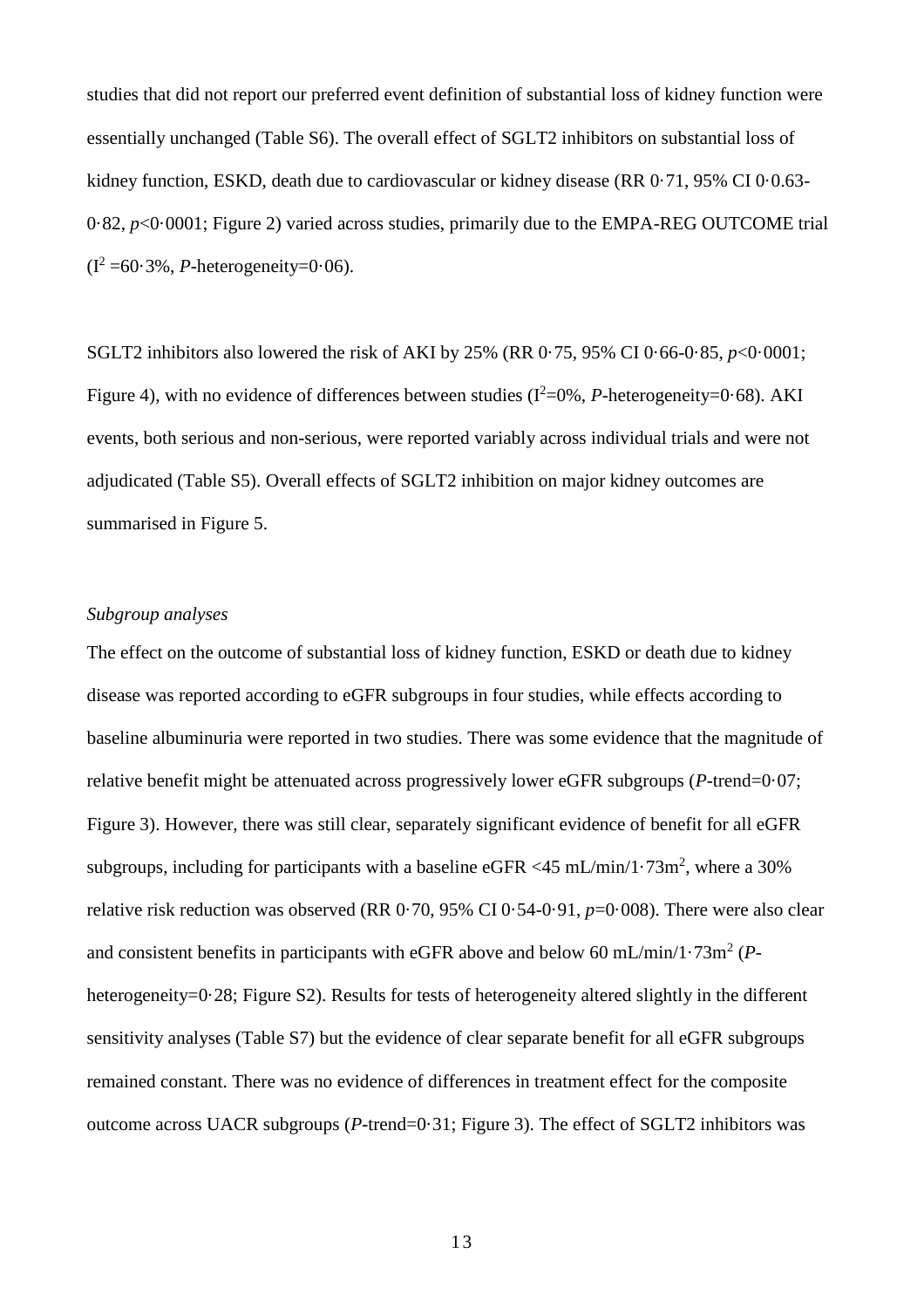also consistent irrespective of the use of renin-angiotensin system blockade at baseline (*P*heterogeneity=0.77; Figure S3).

# *Absolute effects on eGFR slope*

The absolute effect of SGLT2 inhibitors on long-term eGFR slope was reported in three studies (Table S8). The rate of eGFR decline in placebo treated participants varied between trials from -  $0.85$  mL/min/1 $\cdot$ 73m<sup>2</sup>/year in the CANVAS Program to  $-4.59$  mL/min/1 $\cdot$ 73m<sup>2</sup>/year in the CREDENCE trial. As a result, annual placebo-subtracted differences in eGFR also differed, with the greatest absolute benefit in terms of eGFR decline observed in CREDENCE trial (2·74  $mL/min/1.73m<sup>2</sup>/year, 95% CI 2.37-3.11, *p*<0.0001). Data by eGFR and UACR subgroups were$ reported in the CANVAS Program and EMPA-REG OUTCOME trial, and are displayed in Table S8.

#### **DISCUSSION**

The development of kidney failure is among the most important consequences of diabetic kidney disease, and is of great concern to patients. The evidence from completed trials summarised in this review clearly shows that SGLT2 inhibitors definitively reduce the risk of kidney failure, with compelling evidence of benefits on a broad range of other clinically important kidney outcomes. Importantly, renoprotection is achieved across all levels of kidney function down to eGFR 30  $mL/min/1.73m^2$ , with clear benefits even for the subgroup with baseline eGFR between 30 to 45  $mL/min/1.73m<sup>2</sup>$  in whom these drugs are currently not approved for use in most countries. The clear protective effect against AKI allays early concerns about the risk of adverse effects consequent upon the haemodynamic mechanism of action of this class of agent. Furthermore, the inclusion of CREDENCE, a trial that mandated the use of RAS blockade, shows that the benefits of SGLT2 inhibitors are cumulative with those of RAS blockade. These results provide the strongest

1 4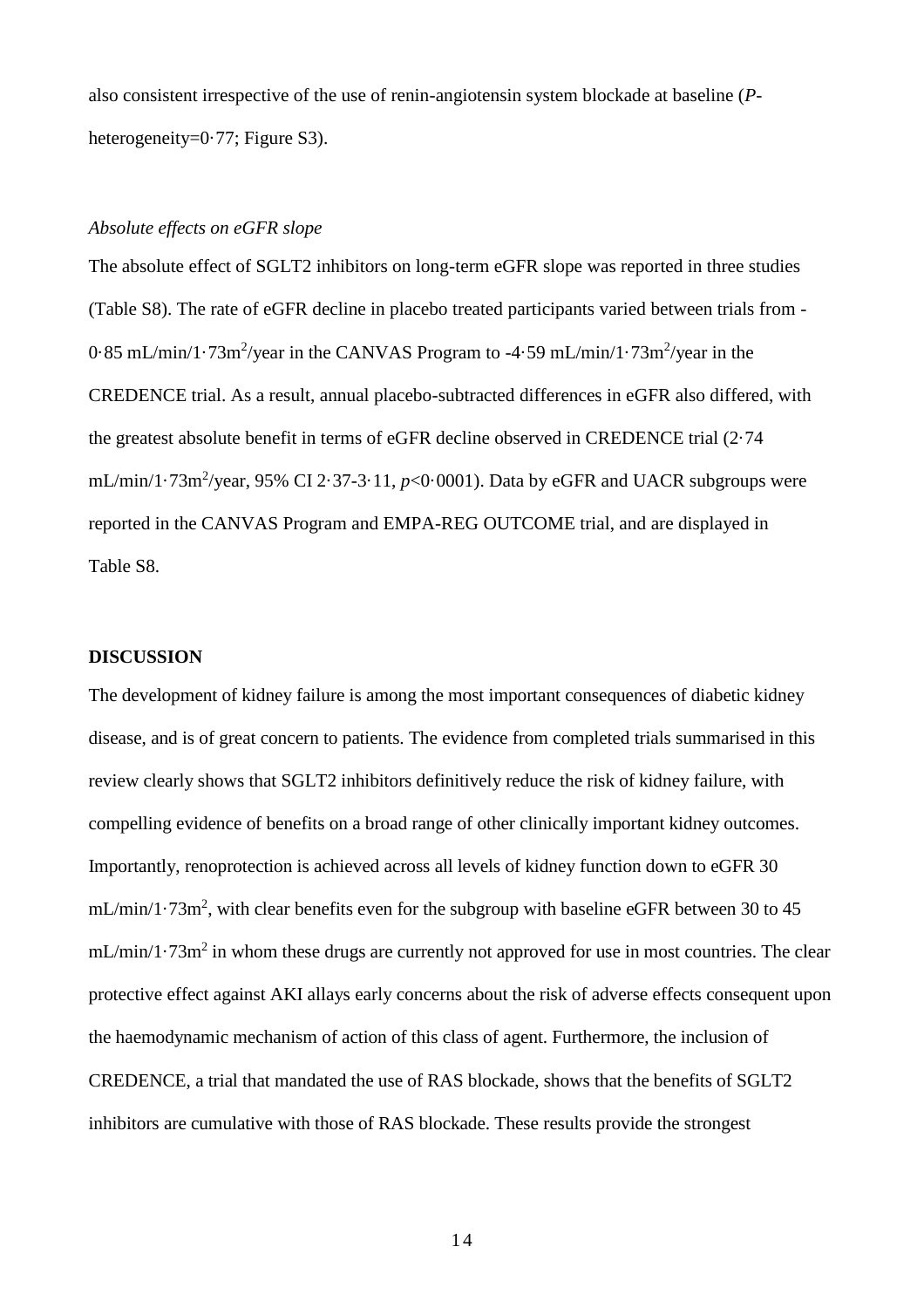evidence yet that SGLT2 inhibition should be routinely offered to individuals with T2DM at risk of progressive kidney disease.

The glycaemic efficacy of SGLT2 inhibitors is directly proportional to glomerular filtration rate,9,20 but whether the renoprotective effects are modified by declining kidney function has been less clear. Most individual trials included few participants with eGFR <45 mL/min/1 $\cdot$ 73m<sup>2</sup> at baseline and were inadequately powered to test for effect modification by eGFR or albuminuria. The accumulated trial evidence, including the CREDENCE trial in which approximately 60% of participants had a baseline eGFR <60 mL/min/1 $\cdot$ 73m<sup>2</sup>, has made it possible to robustly explore possible modifying effects. While our findings raise the possibility that the magnitude of relative (but not absolute) benefit might attenuate across progressively lower eGFR subgroups, these results clearly demonstrate that renoprotection is achieved across the entire spectrum of eGFR levels studied to date, down to an eGFR of 30 mL/min/1 $\cdot$ 73m<sup>2</sup>. SGLT2 inhibitors are currently not indicated in people with eGFR <45 ml/min/1 $\cdot$ 73m<sup>2</sup> in most countries, largely due to limited glycaemic efficacy.<sup>21</sup> As these individuals are at much greater risk of kidney failure, the absolute benefits of SGLT2 inhibition are likely to be at least as large as for people with higher eGFR.<sup>22</sup> With evidence of renoprotection now available from the cumulated trials, these restrictions are called into question, suggesting that many more individuals at high risk of major kidney outcomes are likely to benefit from treatment, and that trials in people with even more advanced kidney disease are warranted. The absence of effect modification by baseline albuminuria contrasts with the findings from trials of RAS blockade.<sup>23-26</sup> These data suggest that mechanisms other than those associated with albuminuria reduction might also be important, and that SGLT2 inhibition should provide benefit for a broader patient population.

A plausible mechanistic explanation for the renoprotective effect of SGLT2 inhibitors is correction of aberrant glomerular haemodynamics induced by hyperglycaemia, which drive progressive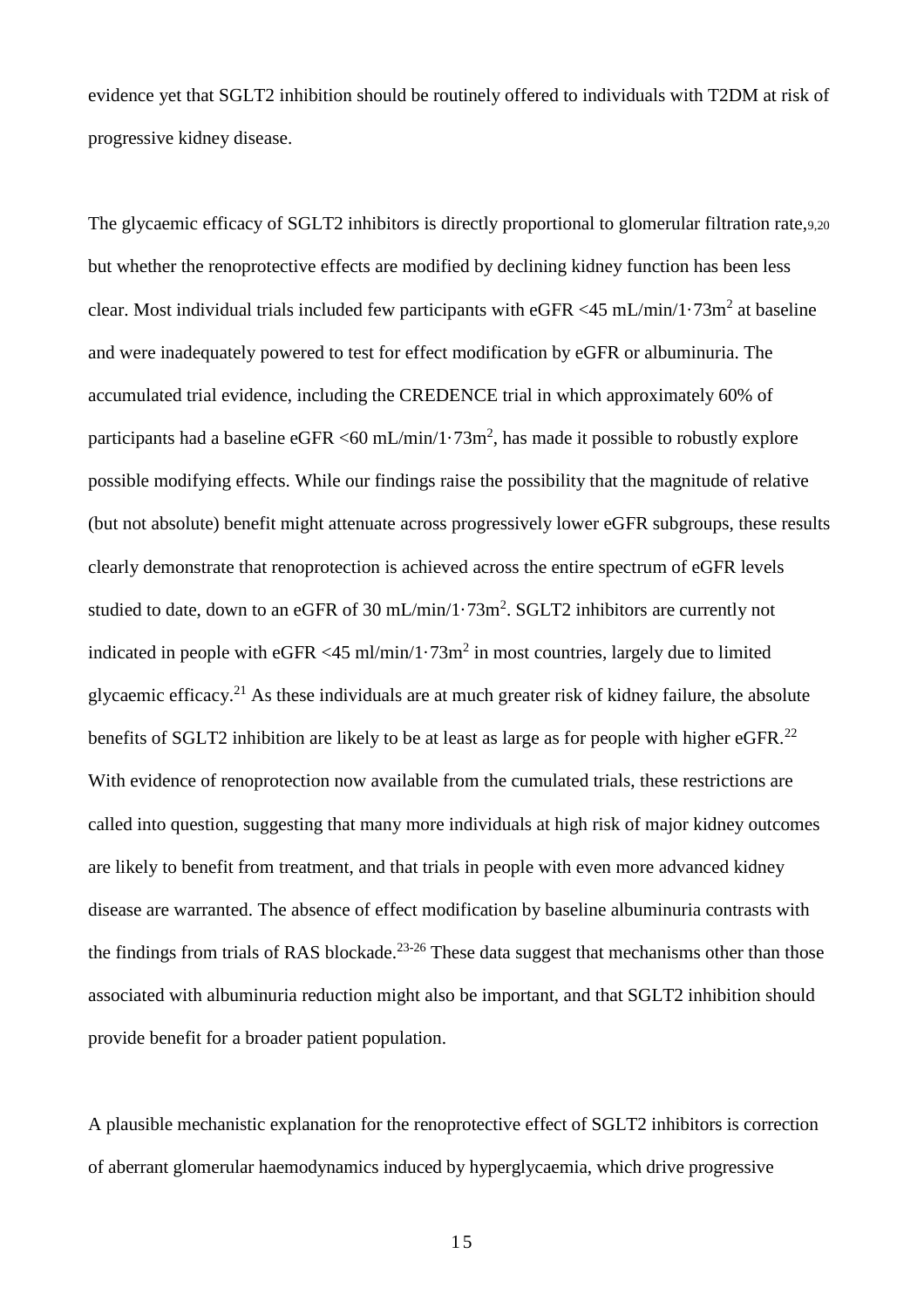nephron loss.<sup>27,28</sup> Blocking sodium re-uptake in the proximal tubule has been suggested to restore delivery of sodium to the macula densa, leading to afferent arteriolar constriction and a reduction in intraglomerular pressure.<sup>29</sup> This haemodynamic effect results in an early fall in eGFR, but is followed by marked protection against decline in kidney function, with reversal of the haemodynamic effect achieved upon drug cessation.<sup>15,30</sup> The effect parallels that observed with RAS blockade, the only other treatment effective in slowing the progression of diabetic kidney disease, and suggests some commonality in a mechanism of action based upon reducing intraglomerular pressure – SGLT2 inhibitors by enhancing afferent arteriolar vasoconstriction and RAS blockers by increasing efferent arteriolar vasodilatation.<sup>31</sup> Other pathways by which SGLT2 inhibitors may protect the kidney include metabolic and anti-inflammatory effects, albuminuria lowering, and direct effects on glomerular endothelial function, and are an area of active study.20,32

Protection against AKI is a welcome finding given early concerns about a potential increase in risk. While serious and non-serious AKI events were investigator reported, collected variably and not adjudicated, the large number of events and consistency of effect across the trials is striking and gives confidence to the observation that SGLT2 inhibitors provide protection against AKI. The mechanism is unknown, but could involve reduced energy expenditure in the proximal tubule, thus improving oxygenation and reducing the susceptibility of tubular cells to acute ischemic or volumerelated insults.20,33,34 Clearly any reduction in the risk of AKI with SGLT2 inhibition must be considered in the context of other adverse effects that might also occur during an acute intercurrent illness (such as ketoacidosis), and further work is needed to better understand the mechanism(s) by which SGLT2 inhibitors reduce the risk of AKI and how this evidence might be applied in practice.

The validity of these overview results is reinforced by the high quality of the included studies, but there are a number of limitations that should be considered when interpreting our findings. We included only event-driven cardiovascular or kidney outcome trials with substantial accrued follow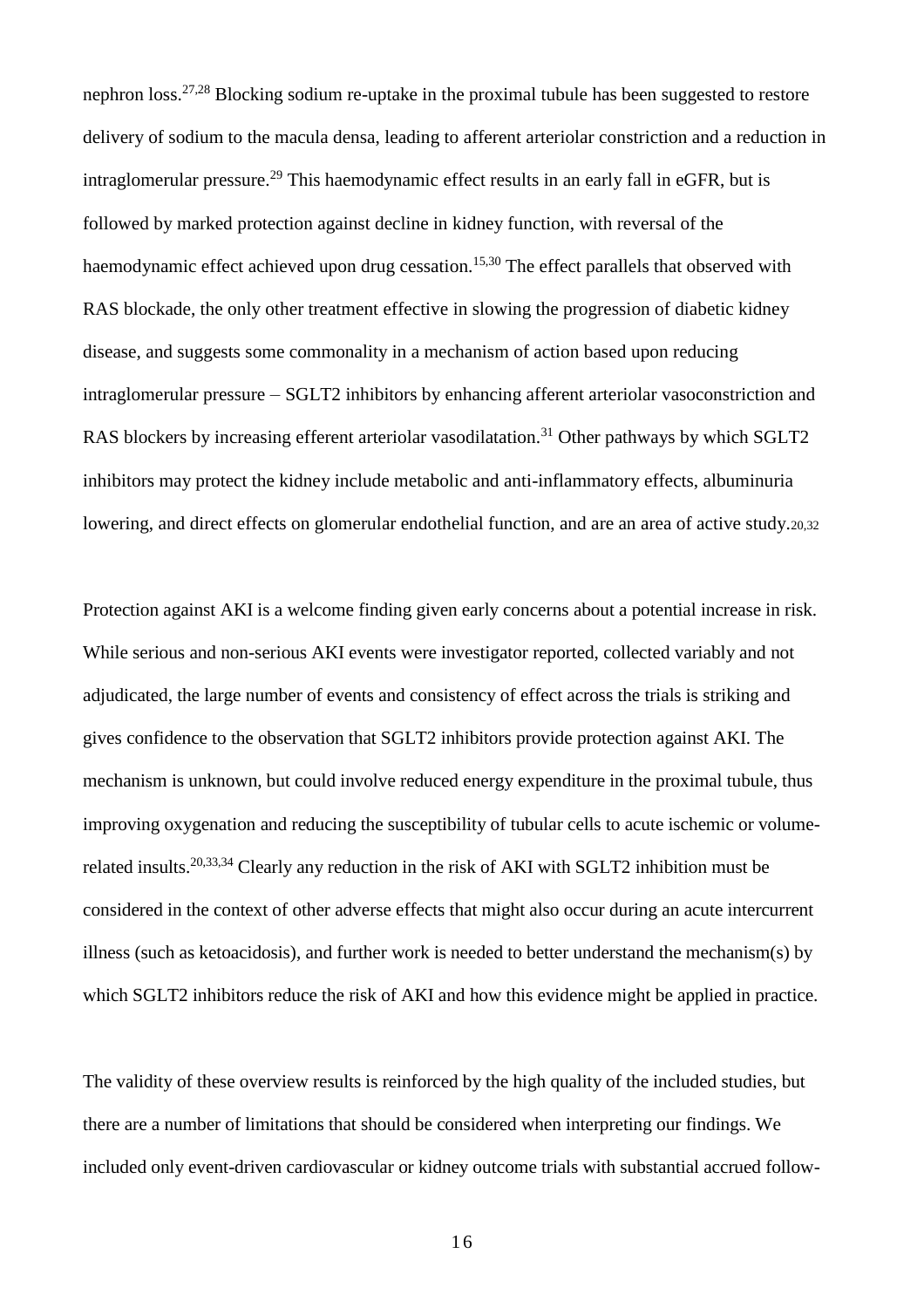up time. This was necessary as our main interest was in assessing kidney failure events, which are unlikely to be observed or responsive to therapy in trials of short duration. A single trial contributed a substantial proportion of the data using a single agent, conducted in the population at highest risk of kidney failure. The consistency of effects among other members of the class remains somewhat uncertain although there is currently no evidence of substantive heterogeneity. Data for several outcomes were not available for all studies and the data on AKI might be less robust than for other endpoints, due to variances in the collection and reporting of this outcome. The effects of SGLT2 inhibition on kidney (and cardiovascular and safety) outcomes in patients with eGFR <30  $mL/min/1.73m<sup>2</sup>$  also remains an important and unanswered question.

Other kidney outcome trials for dapagliflozin (DAPA-CKD, NCT03036150) and empagliflozin (EMPA-KIDNEY, NCT03594110) are underway, and are expected to further enrich our understanding of the role of SGLT2 inhibitors for the prevention of kidney failure.<sup>35,36</sup> Both trials are recruiting participants with and without T2DM on the basis of the hypothesized nonglycaemic mechanism(s) of renoprotection. Additionally the SCORED trial (NCT03315143) is testing the effects of sotagliflozin on a primary cardiovascular endpoint (with other secondary kidney outcomes prespecified) in participants with T2DM and reduced kidney function. These trials will include participants with starting eGFR as low as  $20 \text{ mL/min}/1.73 \text{m}^2$  and will thus provide some important information on the effects of SGLT2 inhibition in patients with more advanced kidney disease.

In conclusion, SGLT2 inhibition reduces the risk of dialysis, transplantation or death due to kidney disease, in people with T2DM and a broad range of kidney risk. These data provide substantive evidence supporting the use of SGLT2 inhibitors to prevent clinically important, patient-level kidney outcomes in individuals with T2DM.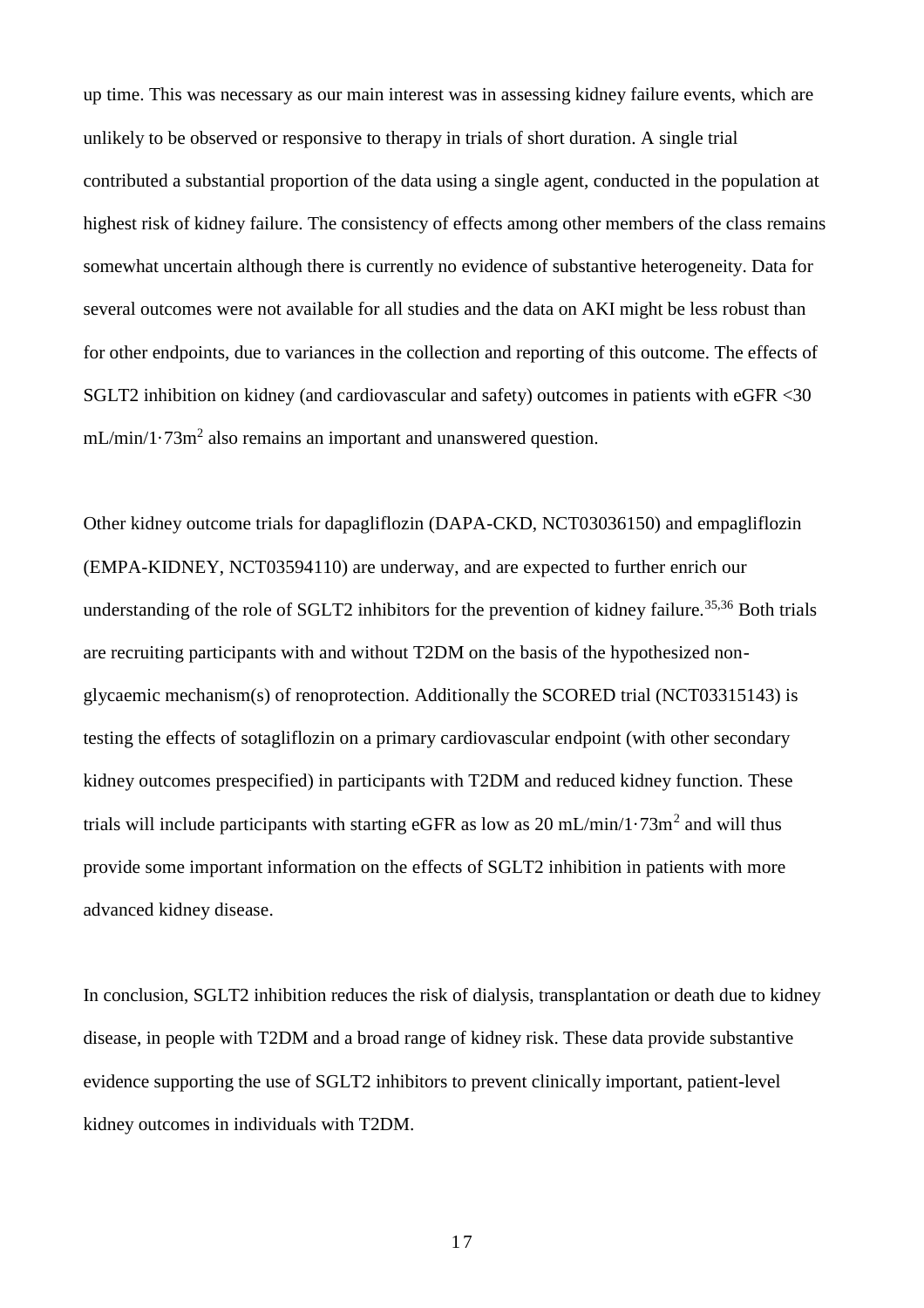#### **Contributions**

BLN, VP, and MJJ contributed to the concept and design of this study. BLN contributed to the literature search, data extraction, risk of bias assessment, data analysis, interpretation, and writing of the manuscript. TY contributed to the literature search, data extraction, risk of bias assessment, interpretation, and drafting of the manuscript. LB contributed to the statistical analysis, interpretation, and critical review of the manuscript. HJLH, BN, VP, KWM, DMC, DCW, CA, SB, and AL contributed to the interpretation, writing, and critical review of the manuscript. BLN and MJJ drafted the first version of the manuscript and all authors contributed to revisions. All authors had full access to the data and take responsibility for the integrity of the data and accuracy of the data analysis.

# **Acknowledgements**

BLN is supported by an Australian National Health and Medical Research Council Postgraduate Scholarship, a University Postgraduate Award from UNSW Sydney, the Graduate Research Fund at Lincoln College and an Oxford Australia Clarendon Scholarship from the University of Oxford. BN has received research support from the Australian National Health and Medical Research Council Principal Research Fellowship. VP is receiving research support from the Australian National Health and Medical Research Council (Senior Research Fellowship and Program Grant). MJJ is supported by a Medical Research Future Fund Next Generation Clinical Researchers Program Career Development Fellowship.

# **Declarations of interest**

BLN has received travel support from Janssen. TY has received sponsorship to attend meeting by Eli Lily and Novo Nordisk. HJLH has served as a consultant for Abbvie, Astellas, AstraZeneca, Boehringer Ingelheim, Fresenius, Janssen and Merck; and has received grant support from AstraZeneca and Boehringer Ingelheim, with all honoraria paid to his institution. BN has received

1 8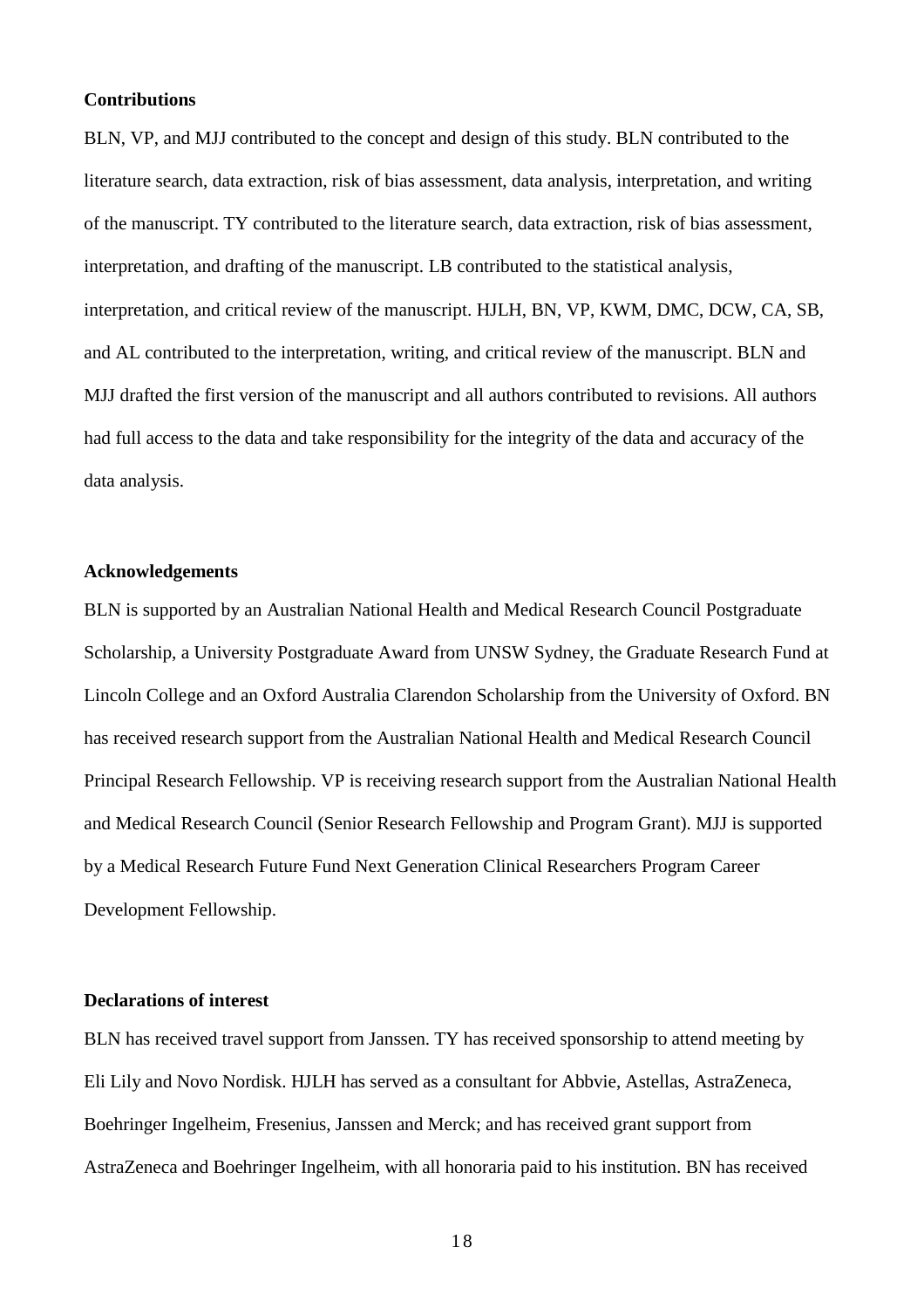research support from Janssen, Roche, Servier, and Merck Schering Plough; and is serving on advisory boards and/or has involvement in CME pro- grams for Abbott, Janssen, Novartis, Pfizer, Roche and Servier, with any consultancy, honoraria, or travel support paid to his institution. VP is serving on Steering Committees for AbbVie, Boehringer Ingelheim, GlaxoSmithKline, Janssen and Pfizer; and is serving on advisory boards and/or speaking at scientific meetings for AbbVie, Astellas, AstraZeneca, Bayer, Baxter, Bristol-Myers Squibb, Boehringer Ingelheim, Durect, Eli Lilly, Gilead, GlaxoSmithKline, Janssen, Merck, Novartis, Novo Nordisk, Pfizer, Pharmalink, Relypsa, Roche, Sanofi, Servier and Vitae. KWM reports receiving grants from Afferent, Amgen, Apple Inc., AstraZeneca, Cardiva Medical, Daiichi, Ferring, Google (Verily), Johnson & Johnson, Luitpold, Medtronic, Merck, Novartis, Sanofi, St Jude and Tenax, receiving personal fees from Ablynx, AstraZeneca, Baim Institute, Boehringer Ingelheim, Bristol-Myers Squibb, Cardiometabolic Health Congress, Elsevier, GlaxoSmithKline, Johnson & Johnson, Medscape, Merck, Mitsubishi, Myokardia, Novartis, Oculeve, Portola, Radiometer, Springer Publishing, Theravance, University of California San Francisco and WebMD and having equity in BioPrint Fitness. DMC has served on clinical events committees or data safety and monitoring boards for PLC Medical, AstraZeneca, Allena Pharmaceuticals, and Merck. He has served on Steering Committees for Zoll Medical and Janssen Pharmaceuticals. He has reported consulting fees or travel from Daichi Sankyo, Fresenius and Medtronic/Coviden. DCW reports having received consultancy fees from Akebia Therapeutics, Amgen, AstraZeneca, Boehringer Ingelheim, GlaxoSmithKline, Janssen, Ono, Napp, Mundipharma and Vifor Fresenius; speaker honoraria from Amgen and Vifor Fresenius; and research support from AstraZeneca. MJJ is responsible for research projects that have received unrestricted funding from Gambro, Baxter, CSL, Amgen, Eli Lilly and Merck; has served on advisory boards sponsored by Akebia, Baxter and Boehringer Ingelheim; has spoken at scientific meetings sponsored by Janssen, Amgen and Roche, with any consultancy, honoraria or travel support paid to her institution. LB, CA, SB and AL report no relevant declarations of interest. VP, KWM, HLJH, MJJ, BN, DCW, AL, and DMC were on the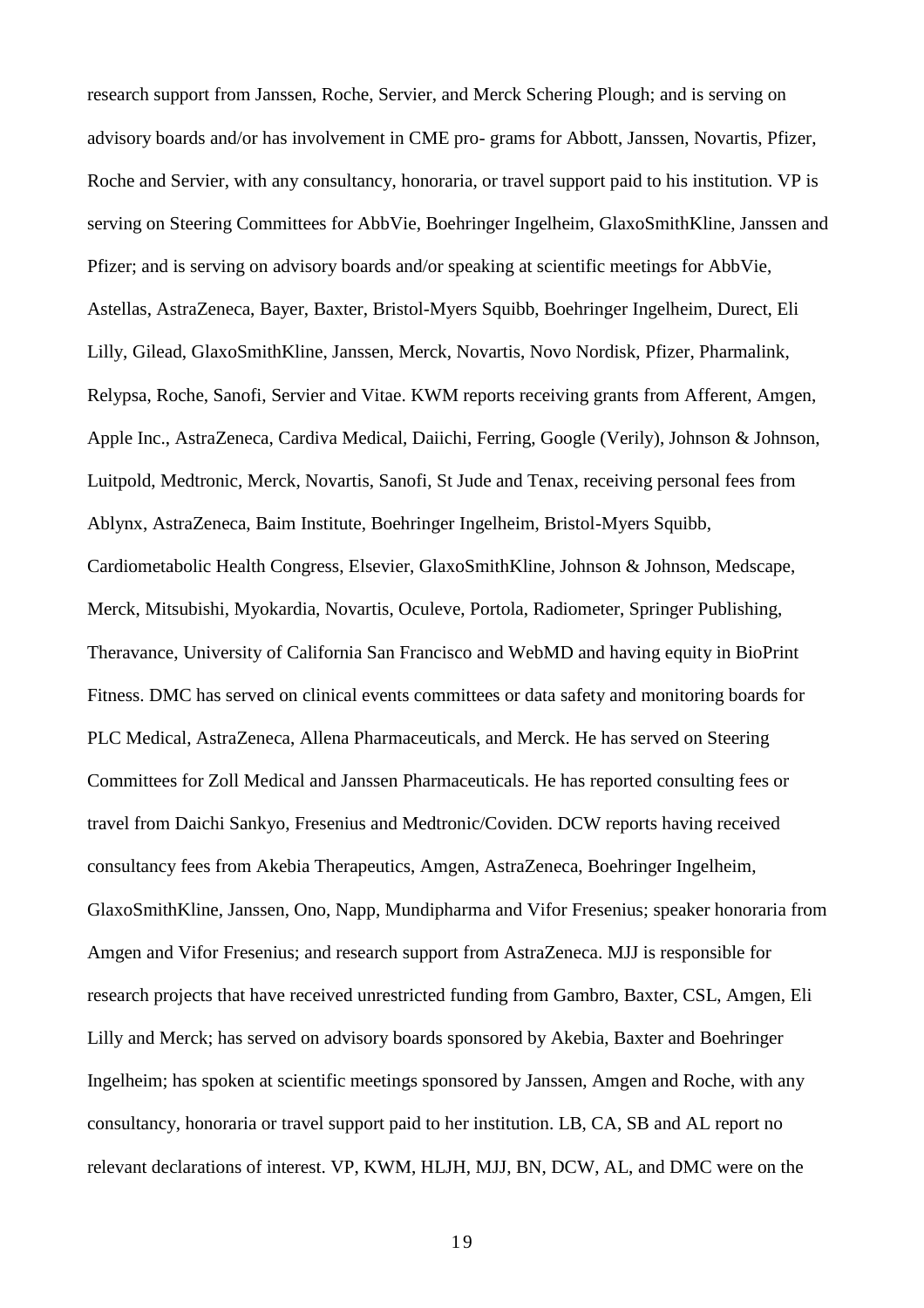steering committee for a kidney outcome trial of an SGLT2 inhibitor (canagliflozin), with VP and KWM serving as Chair and Co-Chair.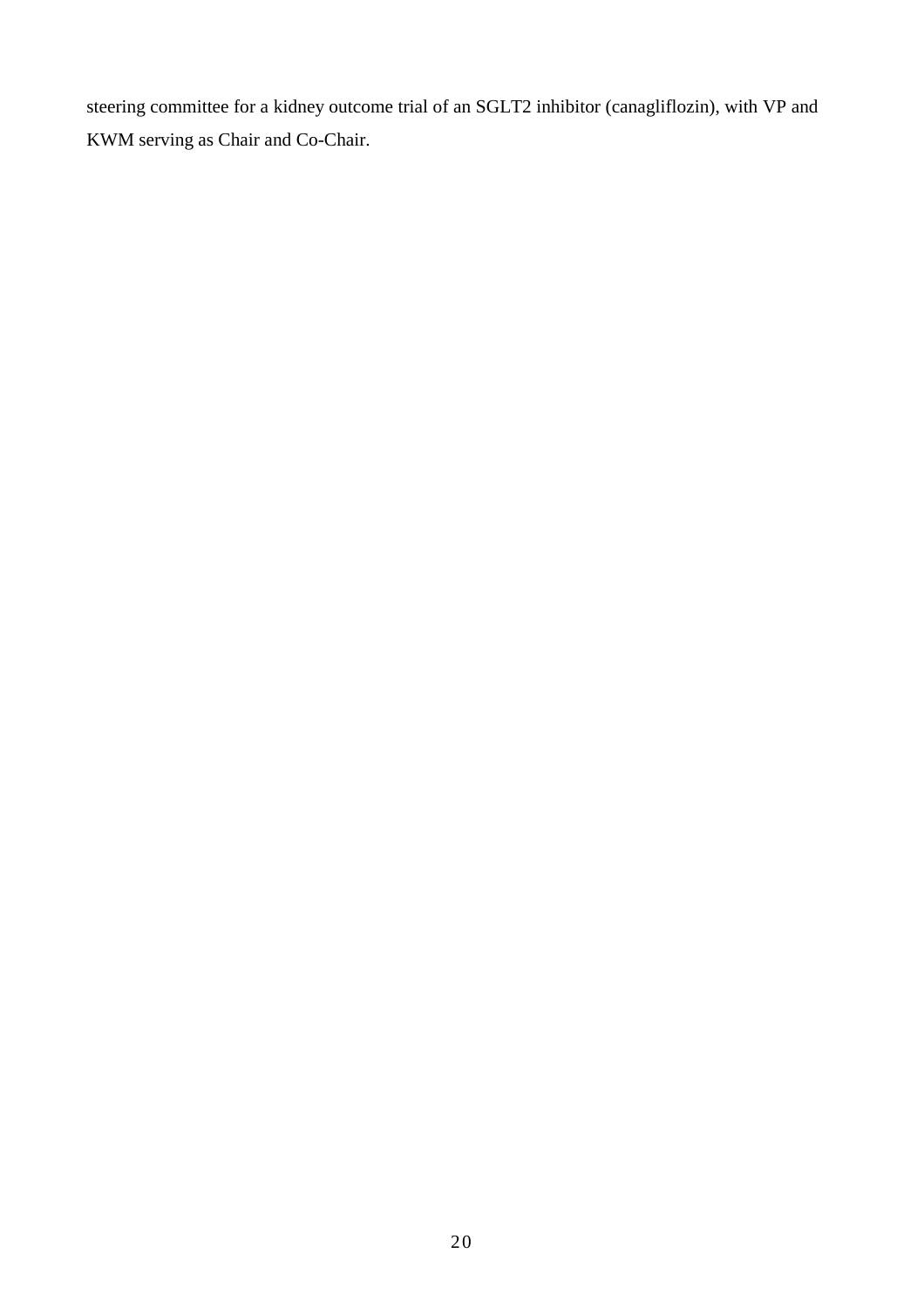#### **REFERENCES**

- 1 Liyanage T, Ninomiya T, Jha V, *et al.* Worldwide access to treatment for end-stage kidney disease: a systematic review. *Lancet* 2015; **385**: 1975–82.
- 2 Thomas MC, Cooper ME, Zimmet P. Changing epidemiology of type 2 diabetes mellitus and associated chronic kidney disease. *Nat Rev Nephrol* 2016; **12**: 73–81.
- 3 Neuen BL, Chadban SJ, Demaio AR, Johnson DW, Perkovic V. Chronic kidney disease and the global NCDs agenda. *BMJ Global Health* 2017; e000380.
- 4 Lewis EJ, Hunsicker LG, Bain RP, Rohde RD. The effect of angiotensin-convertingenzyme inhibition on diabetic nephropathy. *N Engl J Med* 1993; **329**: 1456–62.
- 5 Lewis EJ, Hunsicker LG, Clarke WR, *et al.* Renoprotective effect of the angiotensin-receptor antagonist irbesartan in patients with nephropathy due to type 2 diabetes. *N Engl J Med* 2001; **345**: 851–60.
- 6 Brenner BM, Cooper ME, de Zeeuw D, *et al.* Effects of losartan on renal and cardiovascular outcomes in patients with type 2 diabetes and nephropathy. *N Engl J Med* 2001; **345**: 861–9.
- 7 Gross JL, De Azevedo MJ, Silveiro SP, Canani LH, Caramori ML, Zelmanovitz T. Diabetic nephropathy: diagnosis, prevention, and treatment. *Diabetes Care* 2005; **28**: 164–76.
- 8 Webster AC, Nagler EV, Morton RL, Masson P. Chronic kidney disease. *Lancet* 2017; **389**: 1238–52.
- 9 Heerspink HJ, Perkins BA, Fitchett DH, Husain M, Cherney DZ. Sodium glucose cotransporter 2 inhibitors in the treatment of diabetes: cardiovascular and kidney effects, potential mechanisms and clinical applications. *Circulation* 2016; **134**: 752–72.
- 10 Zinman B, Wanner C, Lachin JM, *et al.* Empagliflozin, cardiovascular outcomes, and mortality in type 2 diabetes. *N Engl J Med* 2015; **373**: 2117–28.
- 11 Neal B, Perkovic V, Mahaffey KW, *et al.* Canagliflozin and cardiovascular and renal events in type 2 diabetes. *N Engl J Med* 2017; **377**: 644–57.
- 12 Wiviott SD, Raz I, Bonaca MP, *et al.* Dapagliflozin and cardiovascular outcomes in type 2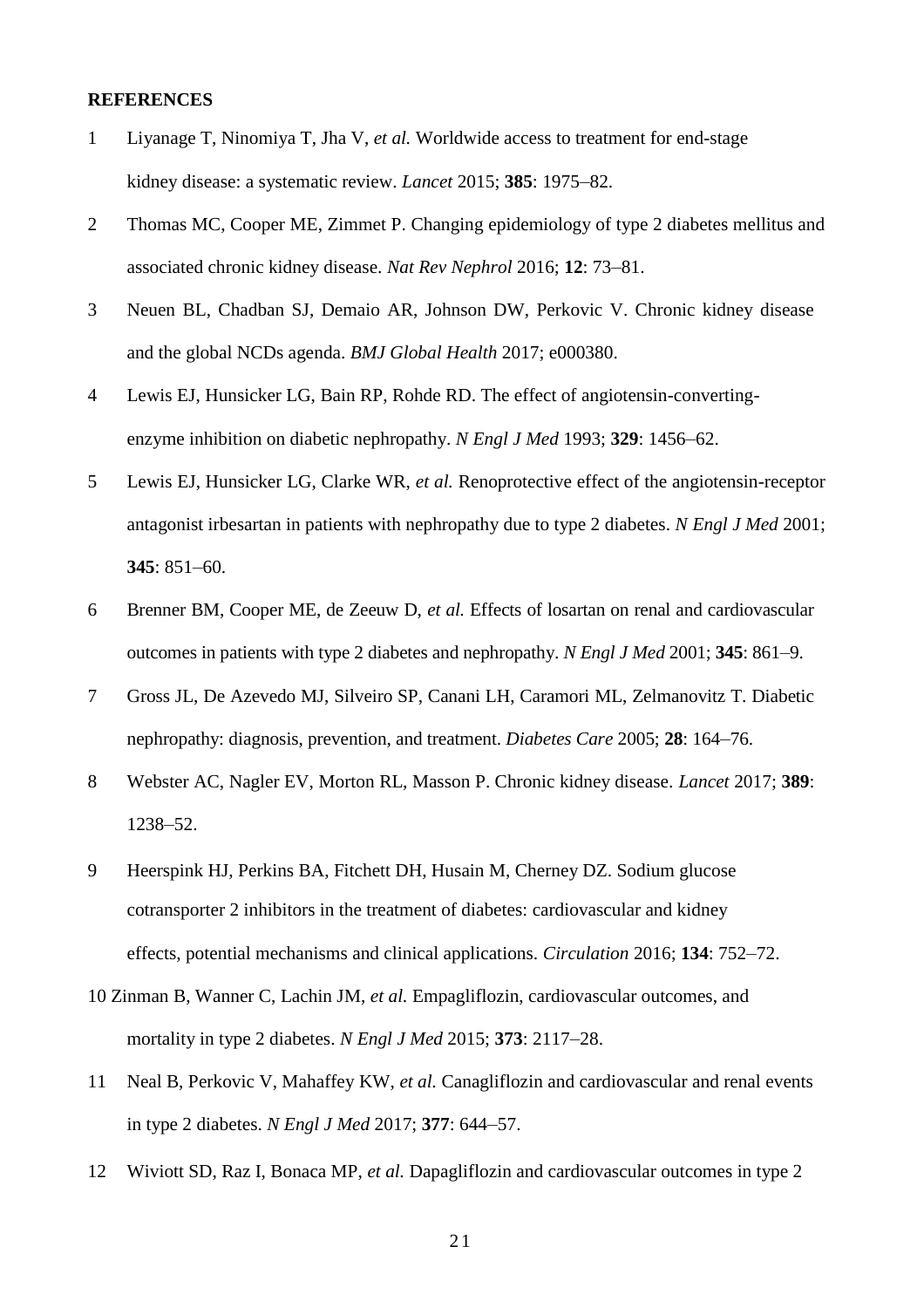diabetes. *N Engl J Med* 2018; **380**: 347–57.

- 13 Perkovic V, de Zeeuw D, Mahaffey KW, *et al.* Canagliflozin and renal outcomes in type 2 diabetes: results from the CANVAS Program randomised clinical trials. *Lancet Diabetes Endocrinol* 2018; **6**: 691–704.
- 14 Wanner C, Inzucchi SE, Lachin JM, *et al.* Empagliflozin and progression of kidney disease in type 2 diabetes. *N Engl J Med* 2016; **375**: 323–34.
- 15 Neuen BL, Ohkuma T, Neal B, *et al.* Cardiovascular and Renal Outcomes With Canagliflozin According to Baseline Kidney Function: Data from the CANVAS Program. *Circulation* 2018; **138**: 1537–50.
- 16 Wanner C, Lachin JM, Inzucchi SE, *et al.* Empagliflozin and clinical outcomes in patients with type 2 diabetes, established cardiovascular disease and chronic kidney disease. *Circulation*  2017; **137**: 119–29.
- 17 Perkovic V, Jardine MJ, Neal B, *et al.* Canagliflozin and Renal Outcomes in Type 2 Diabetes and Nephropathy. *N Engl J Med* 2019. doi: 10.1056/NEJMoa1811744. [Epub ahead of print]
- 18 Higgins JP, Altman DG, Gøtzsche PC, *et al.* The Cochrane Collaboration's tool for assessing risk of bias in randomised trials. *BMJ* 2011; **343**: d5928.
- 19 Neal B, Perkovic V, Mahaffey KW, *et al.* Optimizing the analysis strategy for the CANVAS Program: A prespecified plan for the integrated analyses of the CANVAS and CANVAS- R trials. *Diabetes Obes Metab* 2017; **19**: 926–35.
- 20 Heerspink HJ, Kosiborod M, Inzucchi SE, Cherney DZ. Renoprotective effects of sodiumglucose cotransporter-2 inhibitors. *Kidney Int* 2018; **94**: 26–39.
- 21 Toyama T, Neuen BL, Jun M, *et al.* Effect of SGLT2 inhibitors on cardiovascular, renal and safety outcomes in patients with type 2 diabetes mellitus and chronic kidney disease: a systematic review and meta- analysis. *Diabetes Obes Metab* 2019; **21**: 1237–50.
- 22 Gansevoort RT, Matsushita K, Van Der Velde M, *et al.* Lower estimated GFR and higher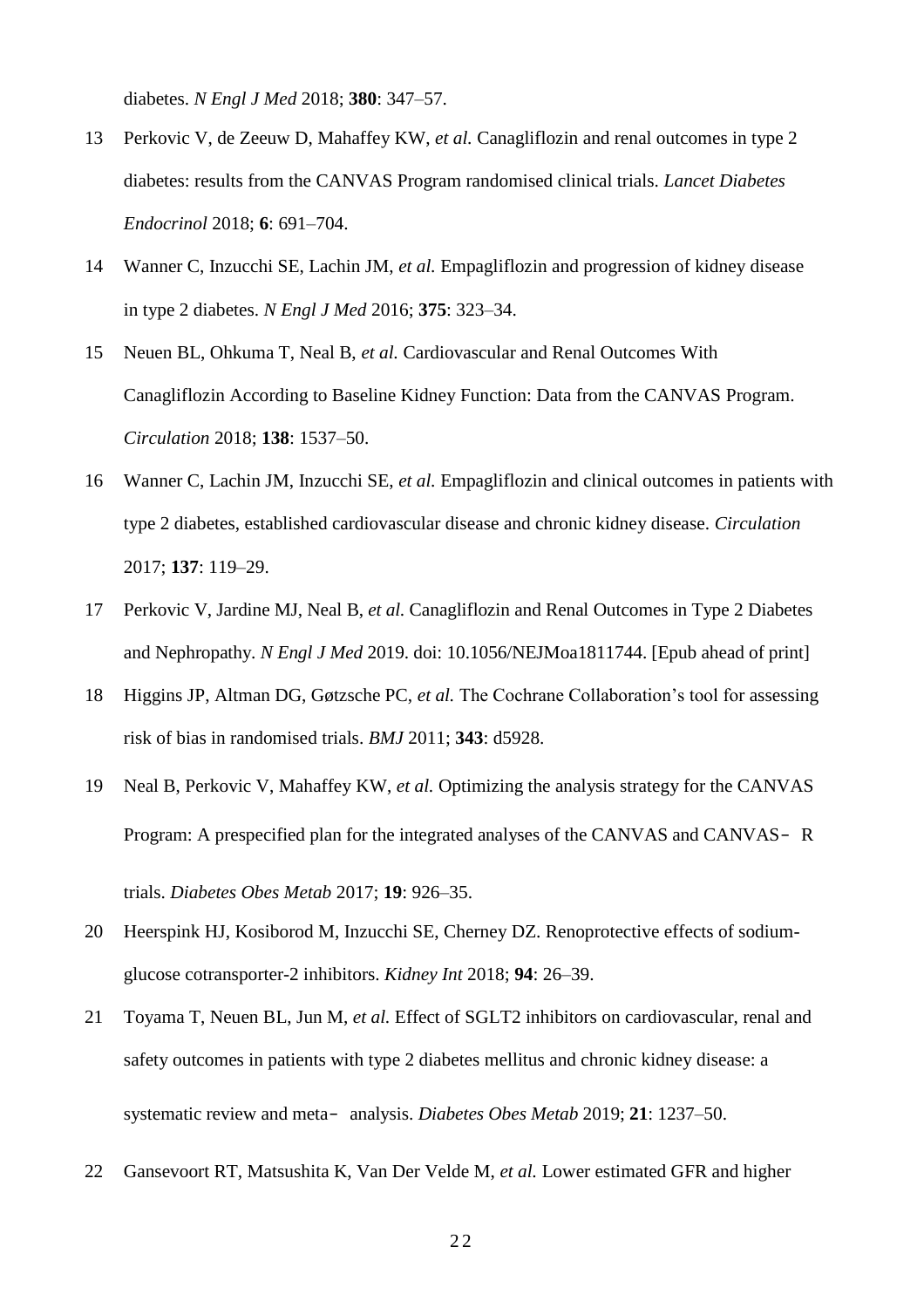albuminuria are associated with adverse kidney outcomes. A collaborative meta-analysis of general and high-risk population cohorts. *Kidney Int* 2011; **80**: 93–104.

- 23 Jafar TH, Schmid CH, Landa M, *et al.* Angiotensin-converting enzyme inhibitors and progression of nondiabetic renal disease: a meta-analysis of patient-level data. *Ann Intern Med*  2001; **135**: 73–87.
- 24 Kent DM, Jafar TH, Hayward RA, *et al.* Progression risk, urinary protein excretion, and treatment effects of angiotensin-converting enzyme inhibitors in nondiabetic kidney disease. *J Am Soc Nephrol* 2007; **18**: 1959–65.
- 25 Molitch ME, Adler AI, Flyvbjerg A, *et al.* Diabetic kidney disease: a clinical update from Kidney Disease: Improving Global Outcomes. *Kidney Int* 2015; **87**: 20–30.
- 26 Cherney DZ, Zinman B, Inzucchi SE, *et al.* Effects of empagliflozin on the urinary albuminto-creatinine ratio in patients with type 2 diabetes and established cardiovascular disease: an exploratory analysis from the EMPA-REG OUTCOME randomised, placebo-controlled trial. *Lancet Diabetes Endocrinol* 2017; **5**: 610–21.
- 27 Alicic RZ, Rooney MT, Tuttle KR. Diabetic Kidney Disease Challenges, Progress, and Possibilities. *Clin J Am Soc Nephrol* 2017; **12**: 2032–45.
- 28 Tonneijck L, Muskiet MH, Smits MM, *et al.* Glomerular hyperfiltration in diabetes: mechanisms, clinical significance, and treatment. *J Am Soc Nephrol* 2017; **28**: 1023–39.
- 29 Cherney DZ, Perkins BA, Soleymanlou N, *et al.* Renal hemodynamic effect of sodium-glucose cotransporter 2 inhibition in patients with type 1 diabetes mellitus. *Circulation* 2014; **129**: 587–97.
- 30 Fioretto P, Del Prato S, Buse JB, *et al.* Efficacy and Safety of Dapagliflozin in Patients with Type 2 Diabetes and Moderate Renal Impairment (Chronic Kidney Disease Stage 3A): The DERIVE Study. *Diabetes Obes Metab* 2018; **20**: 2532–40.
- 31 Tuttle KR. Back to the future: Glomerular hyperfiltration and the diabetic kidney. *Diabetes*  2017; **66**: 14–6.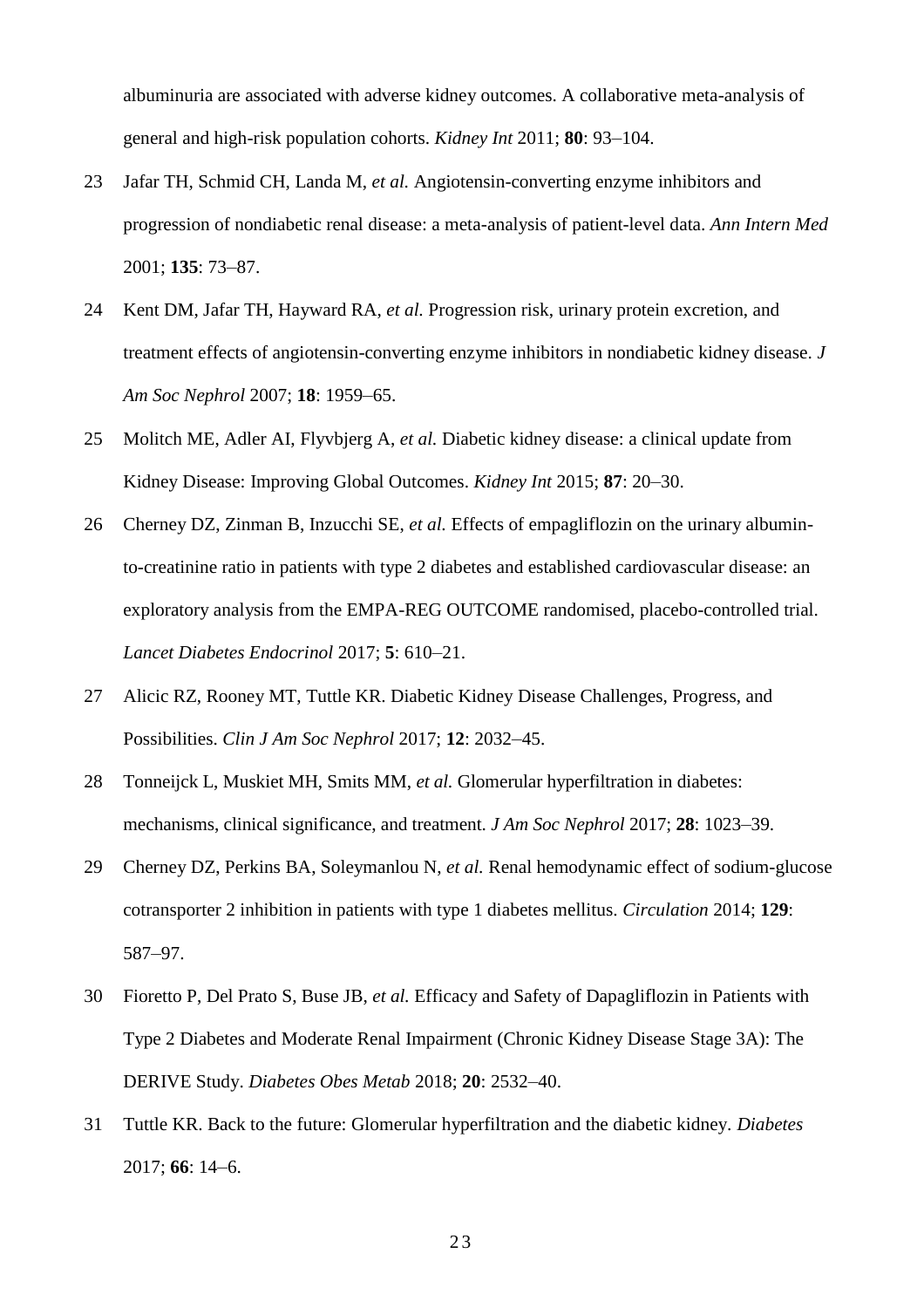- 32 Heerspink HJ. Sodium glucose co-transporter 2 inhibition: a new avenue to protect the kidney. *Nephrol Dial Transplant* 2019. doi: 10.1093/ndt/gfz033 [Epub ahead of print]
- 33 Chang Y-K, Choi H, Jeong JY, *et al.* Dapagliflozin, SGLT2 inhibitor, attenuates renal ischemia-reperfusion injury. *PLoS One* 2016; **11**: e0158810.
- 34 O'Neill J, Fasching A, Pihl L, Patinha D, Franzén S, Palm F. Acute SGLT inhibition normalizes O2 tension in the renal cortex but causes hypoxia in the renal medulla in anaesthetized control and diabetic rats. *Am J Physiol Renal Physiol* 2015; **309**: F227–34.
- 35 Herrington WG, Preiss D, Haynes R, *et al.* The potential for improving cardio-renal outcomes by sodium-glucose co-transporter-2 inhibition in people with chronic kidney disease: a rationale for the EMPA-KIDNEY study. *Clin Kidney J* 2018; **11**: 749–61.
- 36 Pecoits-Filho R, Perkovic V. Are SGLT2 Inhibitors Ready for Prime Time for CKD? *Clin J Am Soc Nephrol* 2017; **13**: 318–20.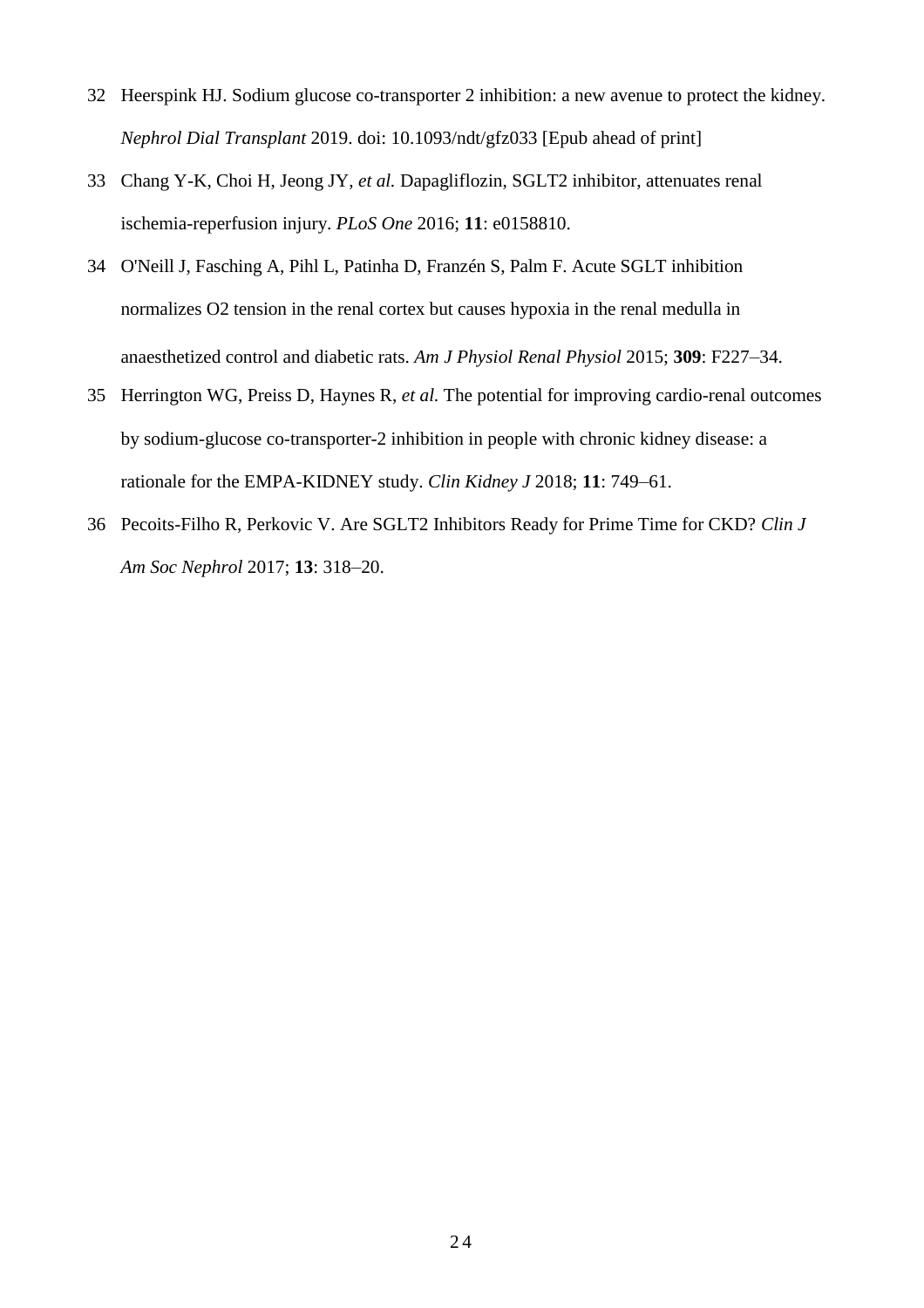#### **FIGURE LEGENDS**

# **Figure 1. Effect of SGLT2 inhibitors on kidney failure (dialysis, transplantation or death due to kidney disease).**

SGLT2: sodium-glucose cotransporter 2 inhibitor; RR: relative risk; CI: confidence interval; N/A: not available.

**Figure 2. Effect of SGLT2 inhibitors on (A) ESKD, (B) substantial loss of kidney function, ESKD, or death due to kidney disease and (C) substantial loss of kidney function, ESKD, or death due to cardiovascular or kidney disease .**

ESKD: end-stage kidney disease; SGLT2: sodium-glucose cotransporter 2 inhibitor; RR: relative risk; CI: confidence interval; N/A: not available.

# **Figure 3. Effect of SGLT2 inhibitors on substantial loss of kidney function, ESKD or death due to kidney disease, stratified by (A) baseline eGFR and (B) UACR subgroups** ESKD: end-stage kidney disease; eGFR: estimated glomerular filtration rate; UACR: urinary albumin:creatinine ratio; SGLT2: sodium-glucose cotransporter 2 inhibitor; RR: relative risk; CI:

confidence interval; N/A: not available.

#### **Figure 4. Effect of SGLT2 inhibitors on acute kidney injury.**

SGLT2: sodium-glucose cotransporter 2 inhibitor; RR: relative risk; CI: confidence interval.

# **Figure 5. Summary of the effects of SGLT2 inhibition on major kidney outcomes**

SGLT2: sodium-glucose cotransporter 2 inhibitor; RR: relative risk; CI: confidence interval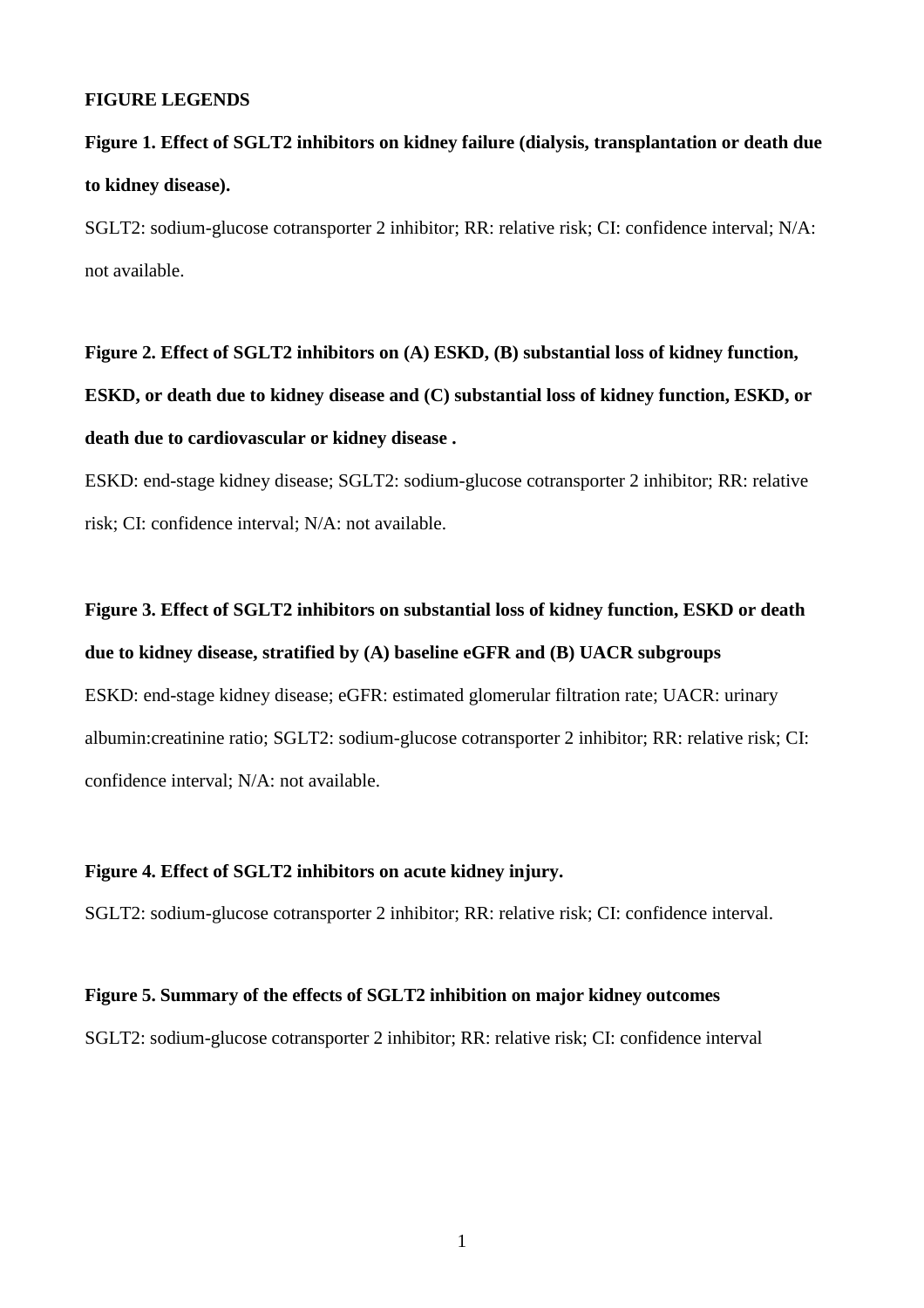# **Table 1. Characteristics of included studies**

eGFR: estimate glomerular filtration rate; MDRD: modification of diet in renal disease equation; CrCl: creatinine clearance; CKD-EPI: chronic kidney disease epidemiology collaboration equation; UACR: urinary albumin:creatinine ratio; RAS: renin-angiotensin system blockade; N/A: not available

| Study                                  | EMPA-REG CANVAS DECLARE- CREDENCE |                                                         |                                             |                       |  |  |
|----------------------------------------|-----------------------------------|---------------------------------------------------------|---------------------------------------------|-----------------------|--|--|
|                                        | <b>OUTCOME</b>                    | Program                                                 | <b>TIMI 58</b>                              | $(n=4401)$            |  |  |
|                                        | $(n=7020)$                        | $(n=10142)$                                             | $(n=17160)$                                 |                       |  |  |
| Drug                                   |                                   | Empagliflozin Canagliflozin Dapagliflozin Canagliflozin |                                             |                       |  |  |
| Dose                                   | 10mg and<br>25mg                  | 100 <sub>mg</sub> and<br>300mg                          | 10mg                                        | 100mg                 |  |  |
| Number of participants                 | 7020                              | 10142                                                   | 17160                                       | 4401                  |  |  |
| Mean age (years)                       | 61.3                              | 63.3                                                    | 63.9                                        | 63.0                  |  |  |
| Female, n (%)                          | 2004(28.5)                        | 3633(35.8)                                              | 6422(37.4)                                  | 1494(33.9)            |  |  |
| Median follow-up (years) $3.1$         |                                   | 2.4                                                     | 4.2                                         | 2.6                   |  |  |
| eGFR inclusion criteria                | ?30 (MDRD) ?30 (MDRD)             |                                                         | CrCl ?60<br>mL/min<br>(Cockcroft-<br>Gault) | 30-<90 (CKD-<br>EPI)  |  |  |
| eGFR*, $mL/min/1.73m^2$ ,<br>$n$ (%)   |                                   |                                                         |                                             |                       |  |  |
| ?90                                    | 1538(21.9)                        | 2476(24.4)                                              | 8162(47.6)                                  | 211(4.8)              |  |  |
| $60 - 90$                              | 3661 $(52.2)$                     | 5625(55.5)                                              | 7732(45.1)                                  | 1558(35.4)            |  |  |
| $45 - 60$                              | 1249(17.8)                        | 1485(14.6)                                              | $1265^{\frac{1}{2}}(7.4)$                   | 1266(28.8)            |  |  |
| $<45$                                  | 570 $(8.1)$                       | 554 $(5.5)$                                             | N/A                                         | 1365(31.0)            |  |  |
| UACR criteria, mg/g                    | None                              | None                                                    | None                                        | $2300$ to $\leq 5000$ |  |  |
| UACR mg/g, n (%)                       |                                   |                                                         |                                             |                       |  |  |
| $<$ 30                                 | 4142(59.0)                        | 7007(69.1)                                              | $11\,652\,(67.9)$                           | 31(0.7)               |  |  |
| 30-300                                 | 1996(28.4)                        | 2266(22.3)                                              | 4023(23.4)                                  | 496 $(11-3)$          |  |  |
| >300                                   | 764(10.9)                         | 760 $(7.5)$                                             | 1169(6.8)                                   | 3874(88.0)            |  |  |
| Baseline use of RAS<br>blockade, n (%) | 5666 $(80.7)$                     | 8116(80.0)                                              | 13950(81.3)                                 | 4395 (99.9)           |  |  |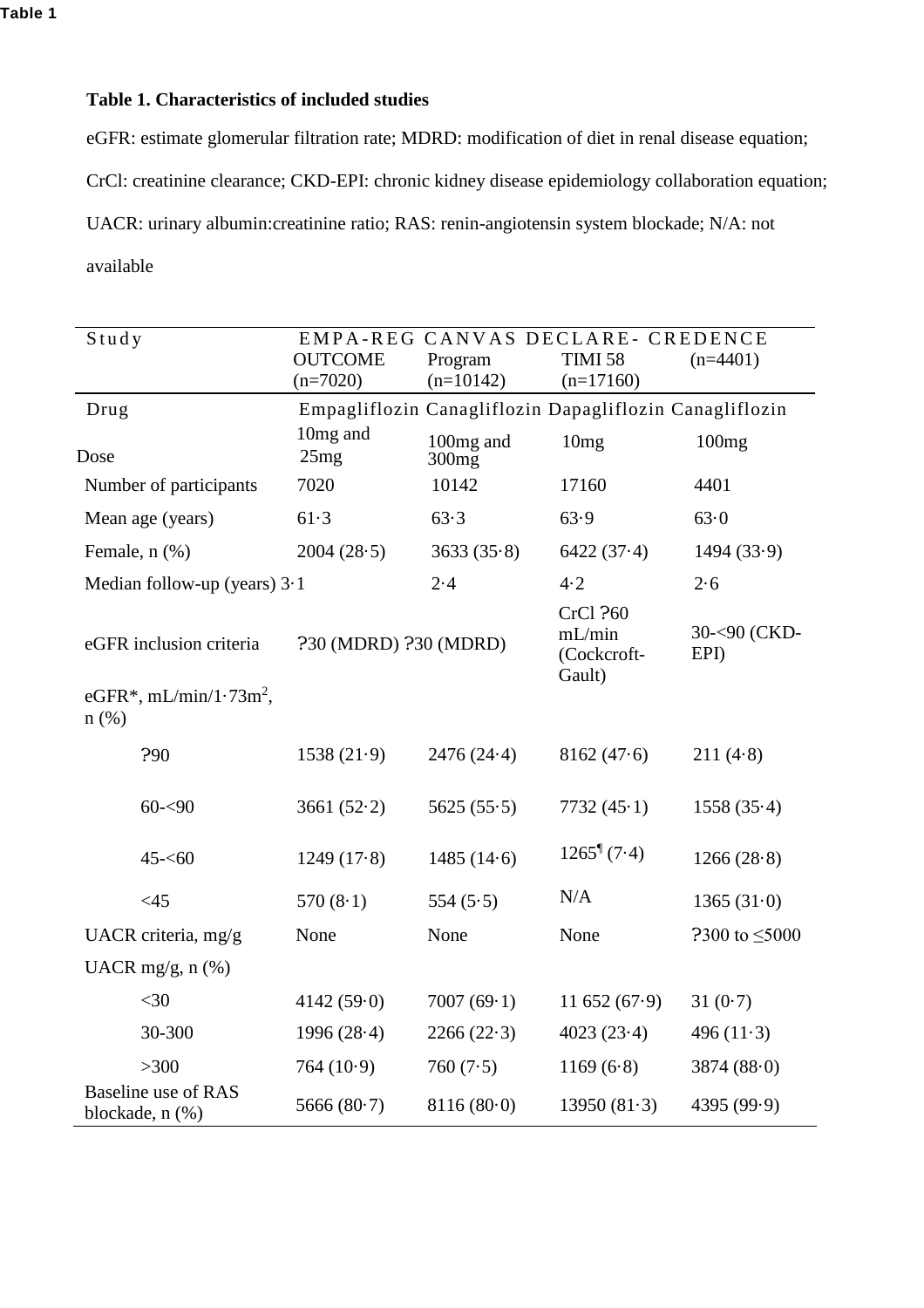\*Based on the MDRD equation in EMPA-REG OUTCOME and the CANVAS Program and the

CKD-EPI equation in DECLARE-TIMI 58 and CREDENCE.

¶Includes all DECLARE-TIMI58 participants with eGFR <60 mL/min/1·73m2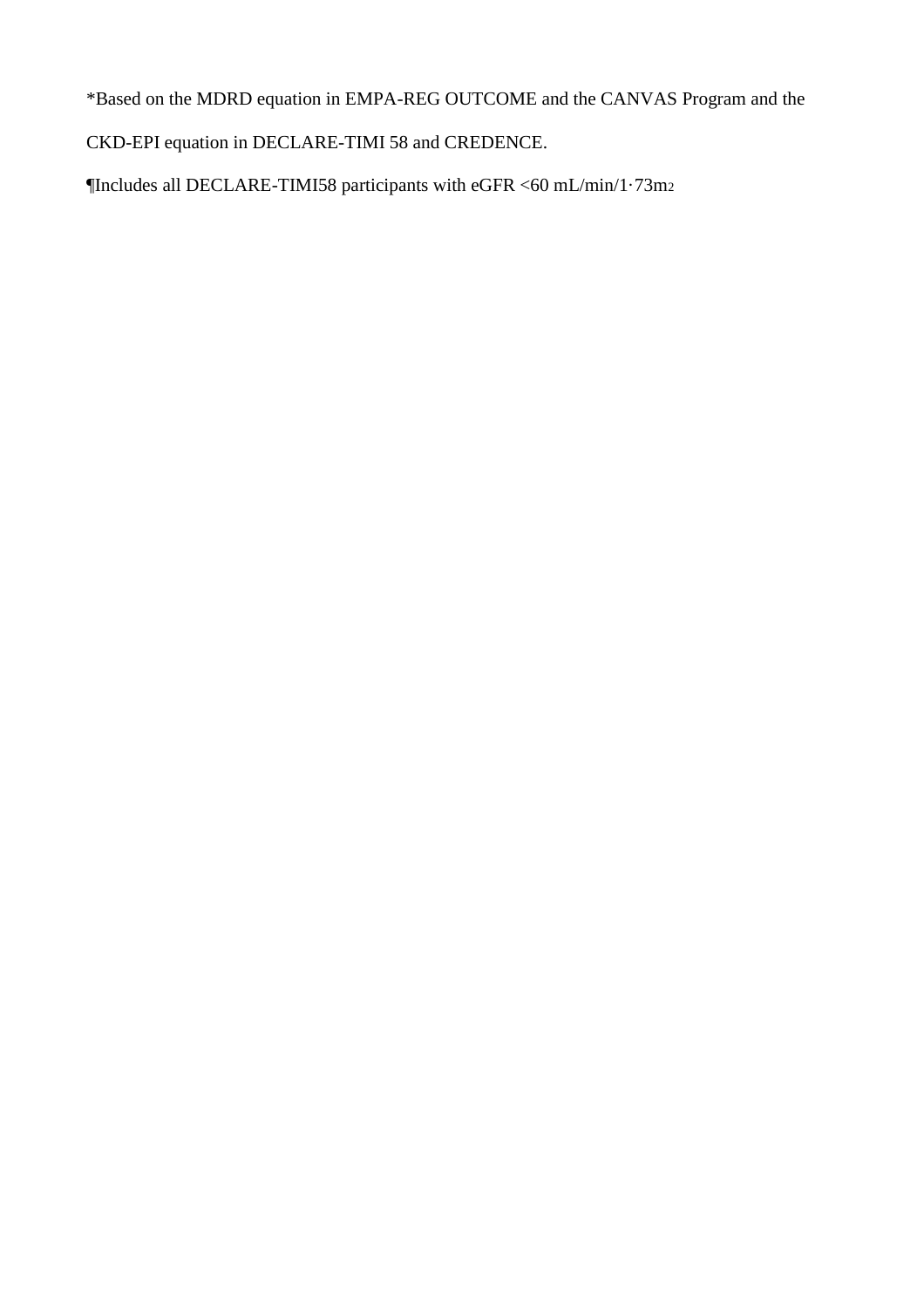**Figure 1**

# **Figure 1. Effect of SGLT2 inhibitors on kidney failure (chronic dialysis, transplantation or death due to kidney disease)**

SGLT2: sodium-glucose cotransporter 2 inhibitor; RR: relative risk; CI: confidence interval; N/A: not available.

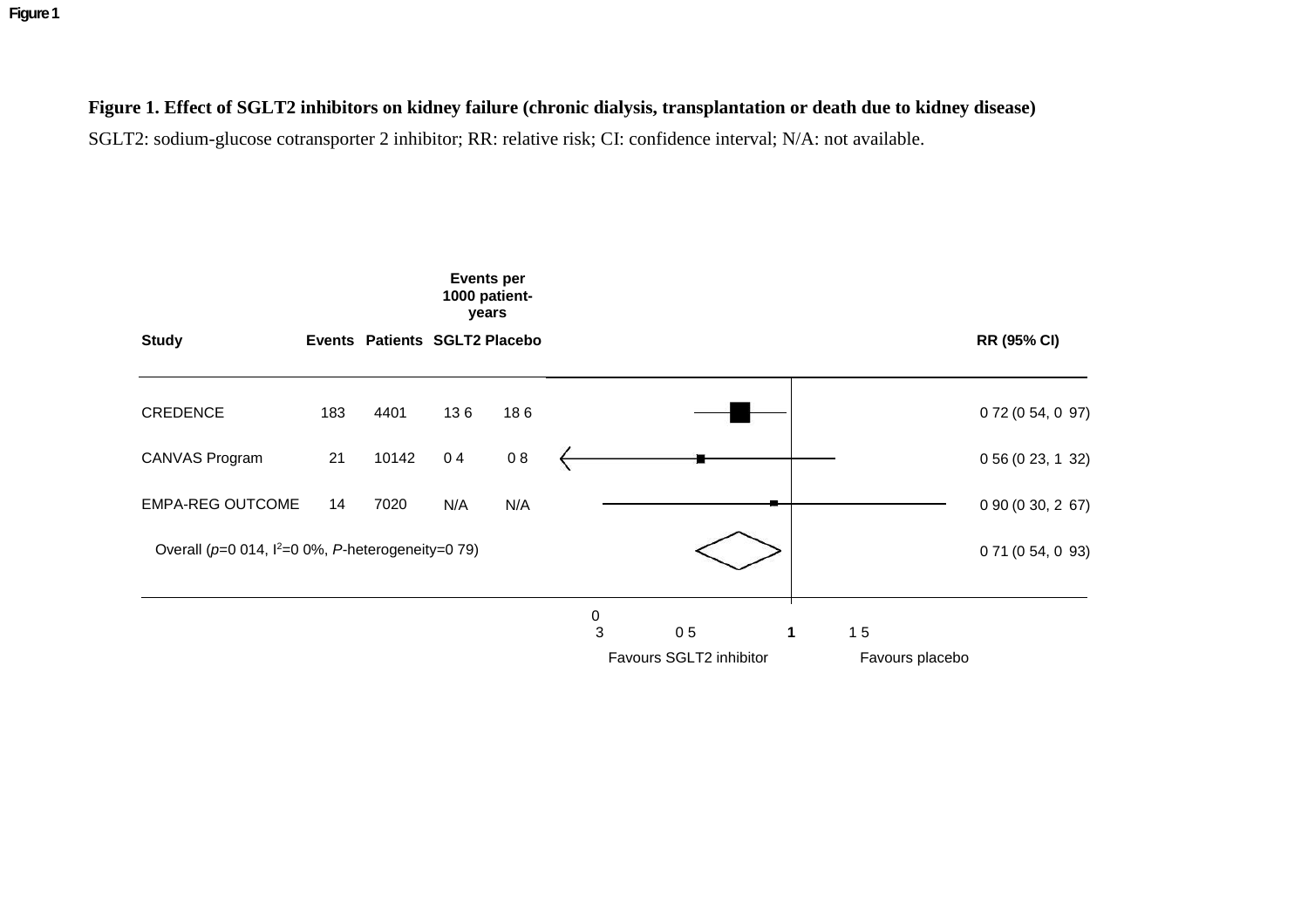# **Figure 2. Effects of SGLT2 inhibitors on (A) ESKD\*, (B) substantial loss of kidney function¶ , ESKD, or death due to kidney disease and (C) substantial loss on kidney function, ESKD, or death due to cardiovascular or kidney disease**

ESKD: end-stage kidney disease; SGLT2: sodium-glucose cotransporter 2 inhibitor; RR: relative risk; CI: confidence interval; N/A: not available.

|                                                                                                   |     |           | patient-years | Events per 1000                      |                         |                    |
|---------------------------------------------------------------------------------------------------|-----|-----------|---------------|--------------------------------------|-------------------------|--------------------|
| <b>Study</b>                                                                                      |     |           |               | <b>Events Patients SGLT2 Placebo</b> |                         | <b>RR (95% CI)</b> |
| (A) ESKD                                                                                          |     |           |               |                                      |                         |                    |
| <b>CREDENCE</b>                                                                                   | 281 | 4401      | $20 - 4$      | $29 - 4$                             |                         | 0.68(0.54, 0.86)   |
| CANVAS Program                                                                                    |     | 18 10142  | $0 - 4$       | 0.6                                  |                         | 0.77(0.30, 1.97)   |
| EMPA-REG                                                                                          | 11  | 7020      | $0 - 4$       | 0.7                                  |                         | 0.60(0.18, 1.98)   |
| Overall ( $p=0.001$ , $1^2=0.0\%$ , P-heterogeneity=0.95)                                         |     |           |               |                                      |                         | 0.68(0.55, 0.85)   |
| (B) Substantial loss of kidney function, ESKD or death due to kidney disease                      |     |           |               |                                      |                         |                    |
| <b>CREDENCE</b>                                                                                   | 377 | 4401      | 27.0          | $40 - 4$                             |                         | 0.66(0.53, 0.81)   |
| DECLARE-TIMI 58                                                                                   |     | 365 17160 | $3 - 7$       | 7.0                                  |                         | 0.53(0.43, 0.66)   |
| CANVAS Program                                                                                    |     | 73 10142  | $1 - 5$       | $2 - 8$                              |                         | 0.53(0.33, 0.84)   |
| EMPA-REG                                                                                          |     | 152 6968  | $6 - 3$       | $11 - 5$                             |                         | 0.54(0.40, 0.75)   |
| Overall ( $p < 0.0001$ , $l^2 = 0.0\%$ , P-heterogeneity=0.49)                                    |     |           |               |                                      |                         | 0.58(0.51, 0.66)   |
| (C) Substantial loss of kidney function, ESKD or death due to<br>cardiovascular or kidney disease |     |           |               |                                      |                         |                    |
| <b>CREDENCE</b>                                                                                   | 585 | 4401      | $43 - 2$      | $61 - 2$                             |                         | 0.70(0.59, 0.82)   |
| DECLARE-TIMI 58                                                                                   | 850 | 17160     | $10-8$        | $14 - 1$                             |                         | 0.76(0.67, 0.87)   |
| CANVAS Program                                                                                    | 518 | 10142     | $13 - 2$      | $15 - 8$                             |                         | 0.82(0.68, 0.97)   |
| EMPA-REG                                                                                          | 370 | 6973      | N/A           | N/A                                  |                         | 0.57(0.46, 0.70)   |
| Overall ( $p<0.0001$ , $l^2=60.3\%$ , P-heterogeneity=0.06)                                       |     |           |               |                                      |                         | 0.71(0.63, 0.82)   |
|                                                                                                   |     |           |               | 0.3                                  | 0.5                     | 1<br>$1 - 5$       |
|                                                                                                   |     |           |               |                                      | Favours SGLT2 inhibitor | Favours placebo    |

\*ESKD was defined as chronic dialysis, transplantation, or sustained eGFR <15 mL/min/1.73m<sup>2</sup> , except in the EMPA-REG OUTCOME trial where it was defined as chronic dialysis or transplantation.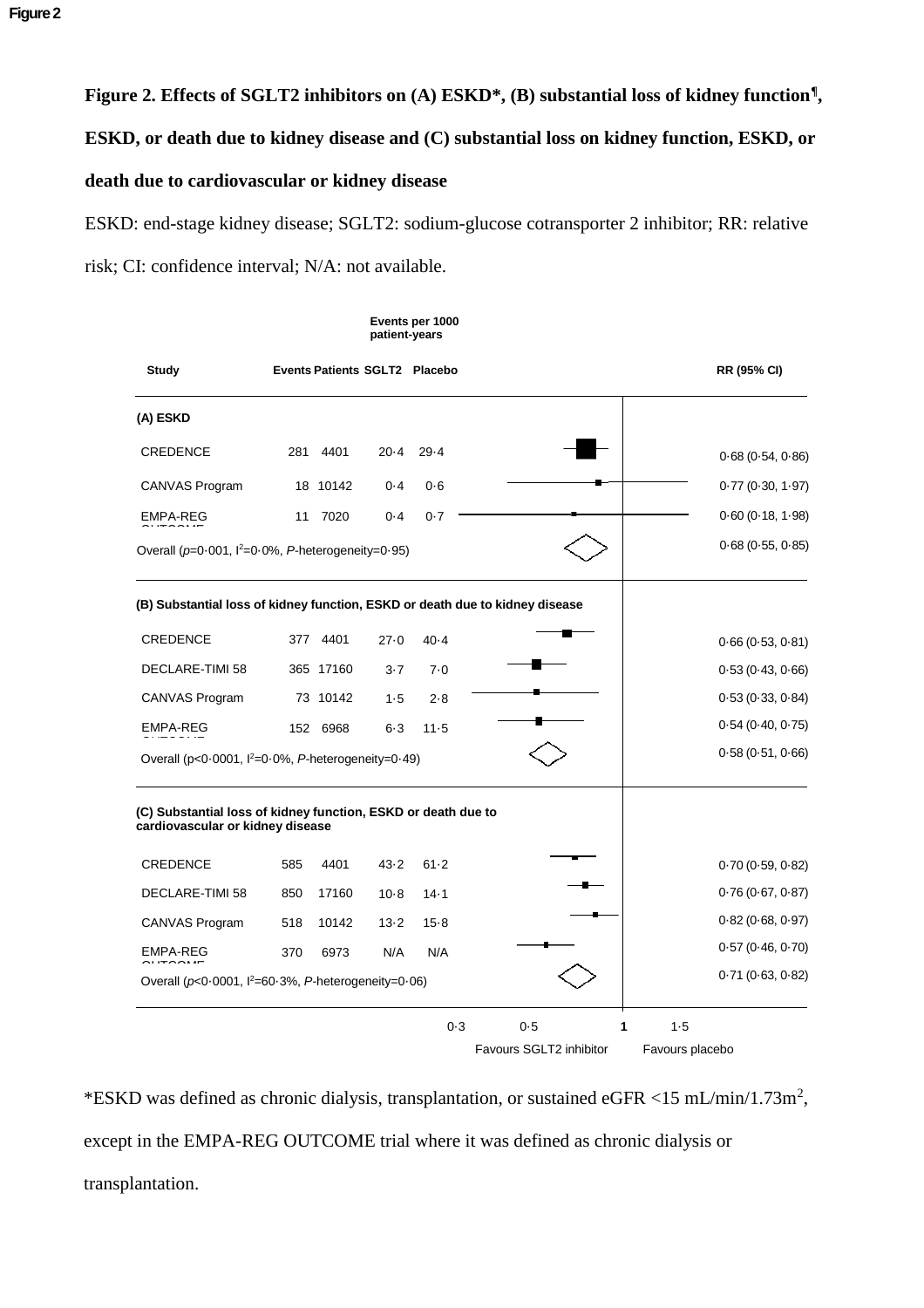¶Substantial loss of kidney function was defined as doubling of serum creatinine, except in the DECLARE-TIMI 58 trial, where it was defined as sustained 40% decline in eGFR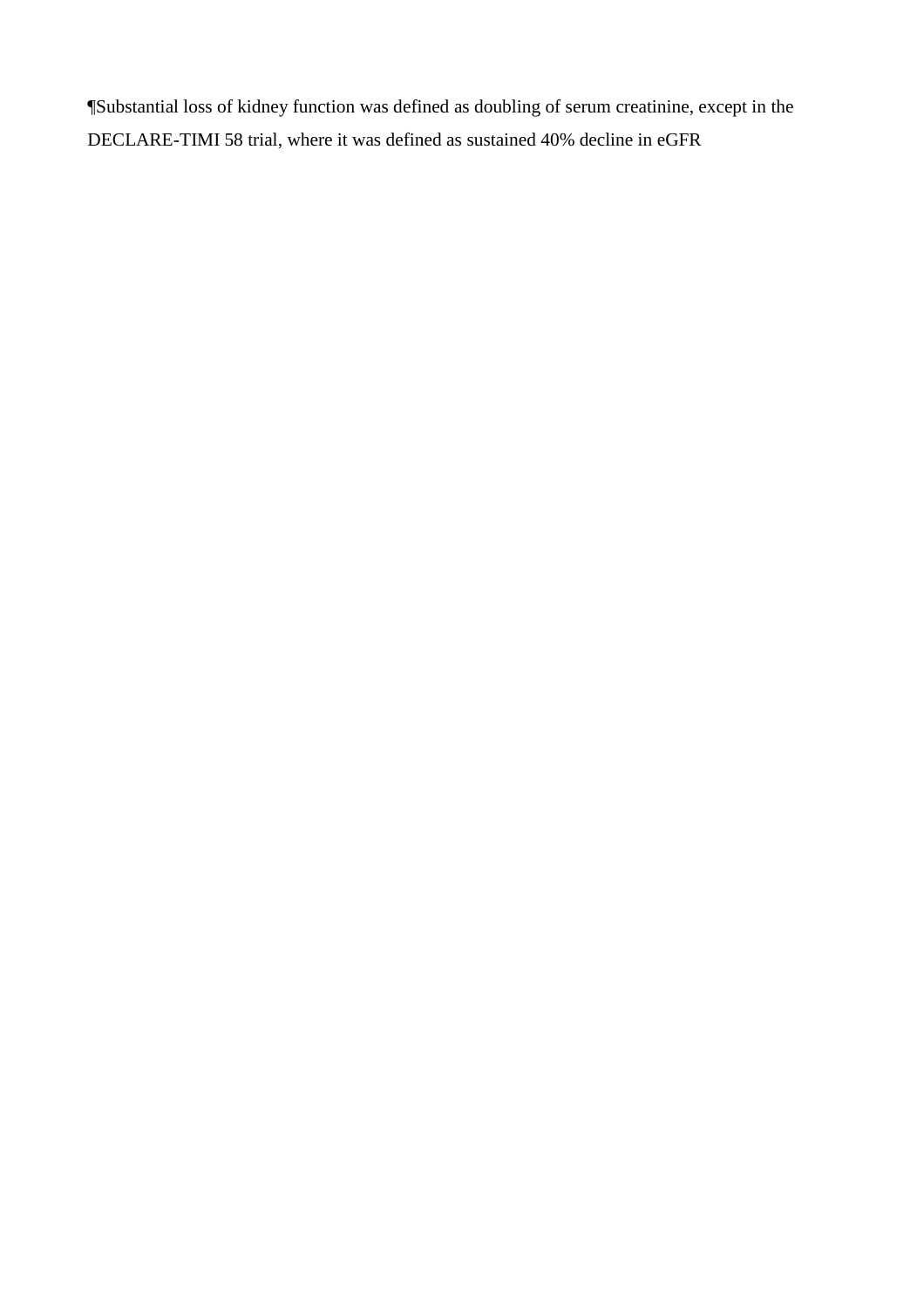**Figure 3**

**Figure 3. Effect of SGLT2 inhibitors on substantial loss of kidney function\*, ESKD, or death due to kidney disease, stratified by (A) baseline eGFR¶ and (B) UACR subgroups¶**

ESKD: end-stage kidney disease; eGFR: estimated glomerular filtration rate; UACR: urinary albumin:creatinine ratio; SGLT2: sodium-glucose cotransporter

2 inhibitor; RR: relative risk; CI: confidence interval; N/A: not available.

| Study                                                           | Events | <b>Patients</b> | <b>SGLT2 Placebo</b> |          |                         |              |                 | RR (95% CI)           | P-trend |
|-----------------------------------------------------------------|--------|-----------------|----------------------|----------|-------------------------|--------------|-----------------|-----------------------|---------|
| eGFR≥90                                                         |        |                 |                      |          |                         |              |                 |                       | 0.07    |
| <b>DECLARE-TIMI 58</b>                                          | 120    | 8162            | $2 - 5$              | $4 - 9$  |                         |              |                 | 0.50(0.34, 0.73)0.32  |         |
| CANVAS Program                                                  | 17     | 2476            | $1 - 1$              | $3 - 3$  |                         |              |                 | $(0.12, 0.88)$ 0.21   |         |
| <b>EMPA-REG OUTCOME</b>                                         | 22     | 1529            | N/A                  | N/A      |                         |              |                 | $(0.09, 0.53)$ $0.37$ |         |
| Subtotal ( $p$ <0.0001, $1^2$ =41.8%, P-heterogeneity=0.18)     |        |                 |                      |          |                         |              |                 | (0.21, 0.63)          |         |
| eGFR 60-<90                                                     |        |                 |                      |          |                         |              |                 |                       |         |
| <b>CREDENCE</b>                                                 | 78     | 1809            | $14 - 9$             | $18 - 5$ |                         |              |                 | 0.81(0.52, 1.26)      |         |
| <b>DECLARE-TIMI 58</b>                                          | 186    | 7732            | $4 - 2$              | $7 - 8$  |                         |              |                 | 0.54(0.40, 0.73)      |         |
| CANVAS Program                                                  | 30     | 5625            | $1 - 1$              | $2 - 0$  |                         |              |                 | 0.48(0.23, 0.98)      |         |
| <b>EMPA-REG OUTCOME</b>                                         | 61     | 3638            | N/A                  | N/A      |                         |              |                 | 0.61(0.37, 1.02)      |         |
| Subtotal ( $p < 0.0001$ , $1^2 = 0.0\%$ , P-heterogeneity=0.46) |        |                 |                      |          |                         |              |                 | 0.60(0.48, 0.74)      |         |
| eGFR 45-<60                                                     |        |                 |                      |          |                         |              |                 |                       |         |
| CREDENCE                                                        | 99     | 1279            | $19 - 7$             | $40 - 8$ |                         |              |                 | 0.47(0.31, 0.72)      |         |
| CANVAS Program                                                  | 16     | 1485            | $2 - 8$              | $3 - 9$  |                         |              |                 | 0.74(0.28, 2.01)      |         |
| <b>EMPA-REG OUTCOME</b>                                         | 39     | 1238            | N/A                  | N/A      |                         |              |                 | 0.68(0.36, 1.28)      |         |
| Subtotal ( $p < 0.0001$ , $1^2 = 0.0\%$ , P-heterogeneity=0.52) |        |                 |                      |          |                         |              |                 | 0.55(0.39, 0.76)      |         |
| eGFR<45                                                         |        |                 |                      |          |                         |              |                 |                       |         |
| <b>CREDENCE</b>                                                 | 200    | 1313            | $51-6$               | $71 - 7$ |                         |              |                 | 0.71(0.53, 0.94)      |         |
| <b>CANVAS Program</b>                                           | 10     | 554             | $6 - 2$              | $6 - 0$  |                         |              |                 | 0.79(0.21, 2.94)      |         |
| <b>EMPA-REG OUTCOME</b>                                         | 30     | 563             | N/A                  | N/A      |                         |              |                 | 0.63(0.30, 1.29)      |         |
| Subtotal ( $p=0.008$ , $1^2=0.0\%$ , P-heterogeneity=0.94)      |        |                 |                      |          |                         |              |                 | 0.70(0.54, 0.91)      |         |
|                                                                 |        |                 |                      |          |                         |              |                 |                       |         |
|                                                                 |        |                 |                      |          | $0 - 3$                 | $0 - 5$<br>1 | $1 - 5$         |                       |         |
|                                                                 |        |                 |                      |          | Favours SGLT2 inhibitor |              | Favours placebo |                       |         |

**Events per 1000 patient-years**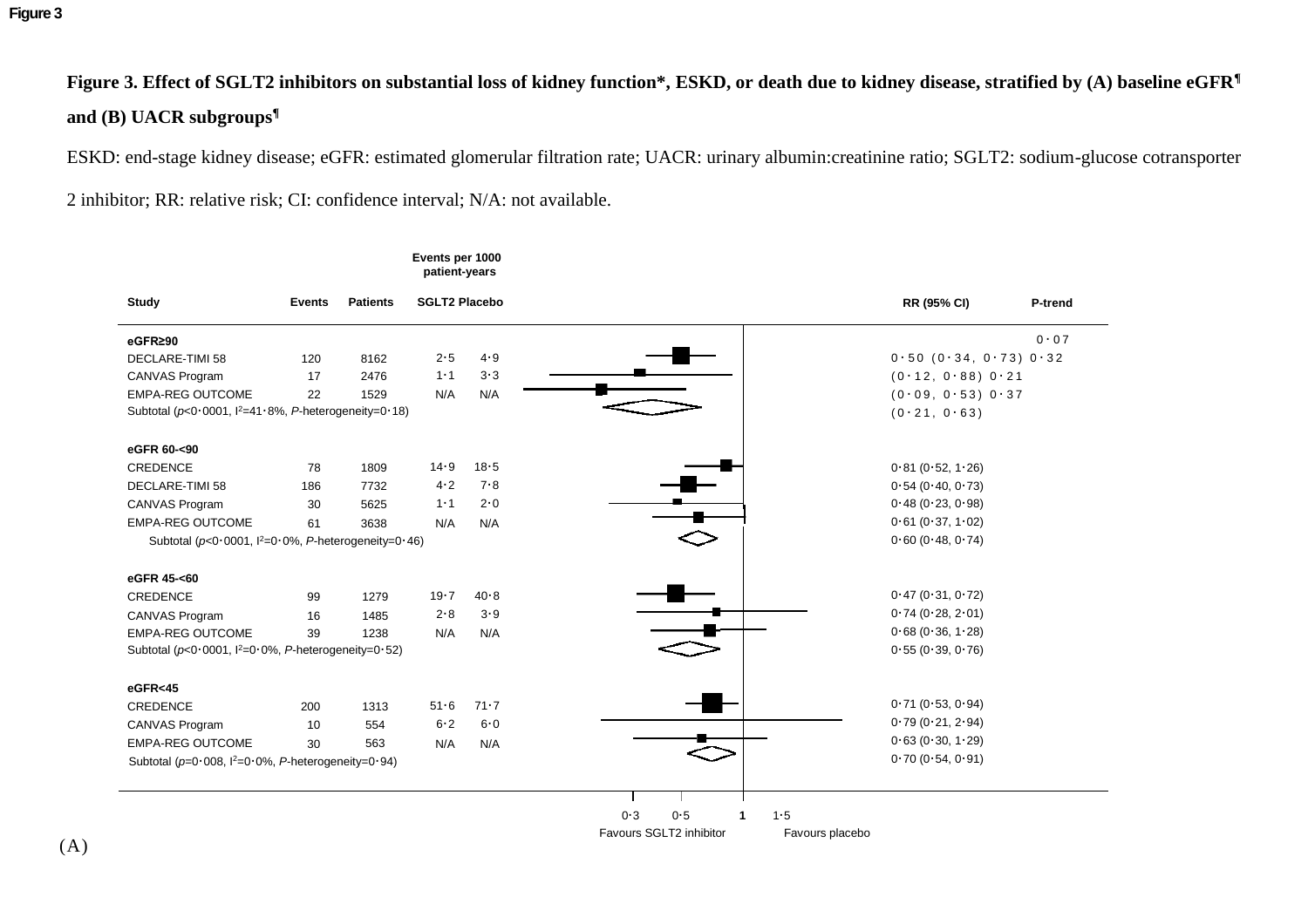#### **Events per 1000 patient-years**

| <b>Study</b>                                                |     | <b>Events Patients</b> | <b>SGLT2</b> | Placebo    |                                           |                            | RR (95% CI)      | P-trend  |
|-------------------------------------------------------------|-----|------------------------|--------------|------------|-------------------------------------------|----------------------------|------------------|----------|
| UACR < 30                                                   |     |                        |              |            |                                           |                            |                  | $0 - 31$ |
| CANVAS Program                                              | 15  | 7007                   | $0 - 2$      | $1 - 1$    |                                           |                            | 0.22(0.07, 0.69) |          |
| EMPA-REG OUTCOME                                            | 48  | 4142                   | <b>N/A</b>   | <b>N/A</b> |                                           |                            | 0.41(0.23, 0.72) |          |
| Subtotal ( $p<0.0001$ , $l^2=0.0\%$ , P-heterogeneity=0.34) |     |                        |              |            |                                           |                            | 0.36(0.22, 0.60) |          |
| <b>UACR 30-300</b>                                          |     |                        |              |            |                                           |                            |                  |          |
| CANVAS Program                                              | 19  | 2266                   | 2.8          | 1.7        |                                           |                            | 1.42(0.51, 3.95) |          |
| <b>EMPA-REG OUTCOME</b>                                     | 40  | 1996                   | N/A          | N/A        |                                           |                            | 0.67(0.36, 1.26) |          |
| Subtotal ( $p=0.70$ , $1^2=33.6\%$ , P-heterogeneity=0.22)  |     |                        |              |            |                                           |                            | 0.87(0.43, 1.76) |          |
| <b>UACR &gt;300</b>                                         |     |                        |              |            |                                           |                            |                  |          |
| CREDENCE                                                    | 377 | 4401                   | 27.0         | $40 - 4$   |                                           |                            | 0.66(0.53, 0.81) |          |
| CANVAS Program                                              | 39  | 760                    | $12 - 4$     | $24 - 5$   |                                           |                            | 0.45(0.24, 0.86) |          |
| <b>EMPA-REG OUTCOME</b>                                     | 61  | 764                    | N/A          | N/A        |                                           |                            | 0.51(0.31, 0.85) |          |
| Subtotal ( $p<0.0001$ , $l2=0.0%$ , P-heterogeneity=0.39)   |     |                        |              |            |                                           |                            | 0.62(0.51, 0.74) |          |
|                                                             |     |                        |              |            |                                           |                            |                  |          |
|                                                             |     |                        |              |            | $0 - 3$<br>0.5<br>Favours SGLT2 inhibitor | $1 - 5$<br>Favours placebo |                  |          |

# (B)

\*Substantial loss of kidney function was defined as doubling of serum creatinine, except in the DECLARE-TIMI 58 trial, where it was defined as sustained 40% decline in eGFR.

¶Results from the CREDENCE trial based on screening eGFR and UACR measurements.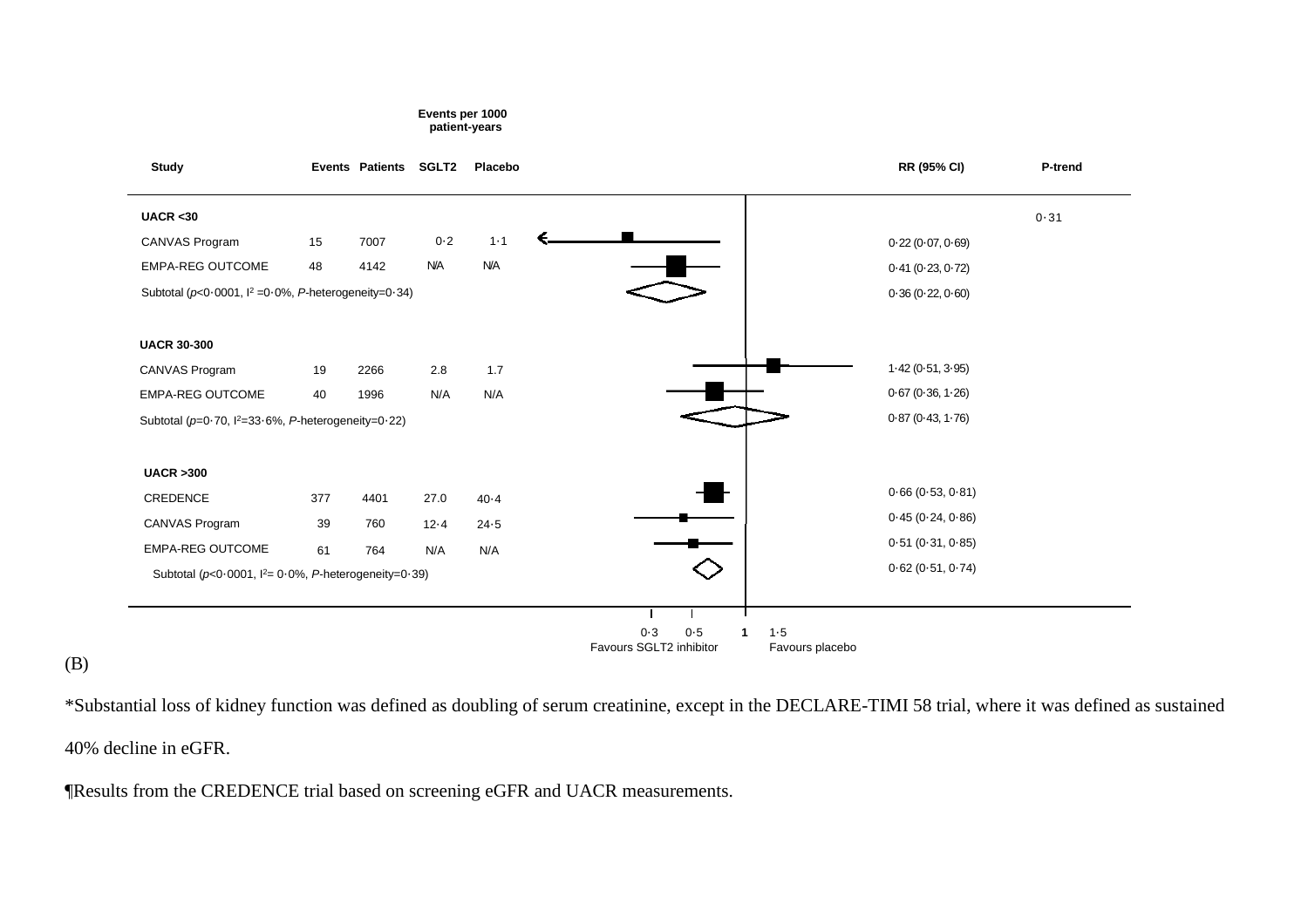**Figure 4**

# **Figure 4. Effect of SGLT2 inhibitors on acute kidney injury**

SGLT2: sodium-glucose cotransporter 2 inhibitor; RR: relative risk; CI: confidence interval.

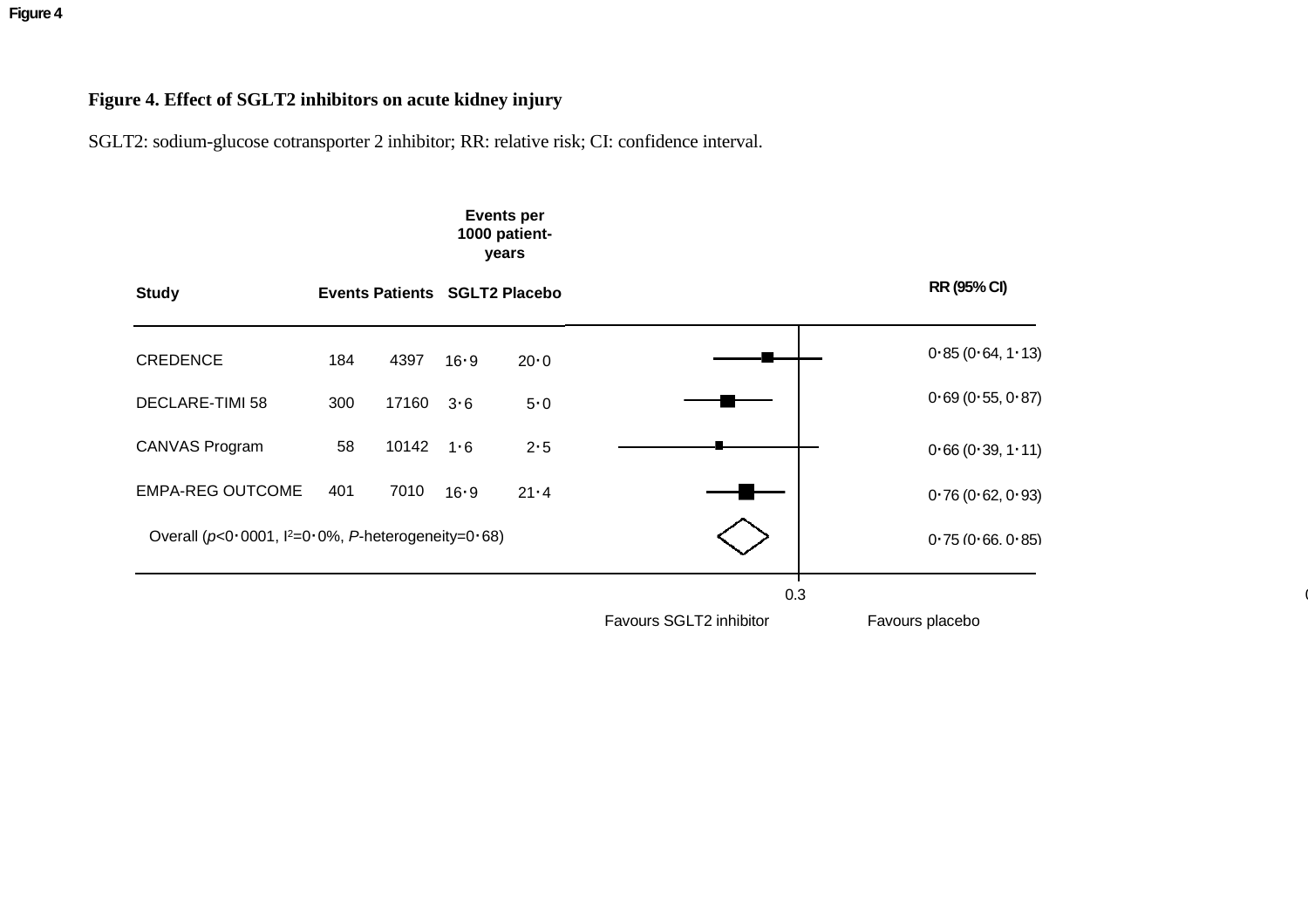**Figure 5**

# **Figure 5. Summary of the effects of SGLT2 inhibition on major kidney outcomes**

ESKD: end-stage kidney disease; AKI: acute kidney injury; SGLT2: sodium-glucose cotransporter 2 inhibitor; RR: relative risk; CI: confidence interval.

| <b>Outcome</b>                                                                                |      | <b>Events Patients</b> |          | <b>RR (95% CI)</b> |
|-----------------------------------------------------------------------------------------------|------|------------------------|----------|--------------------|
|                                                                                               |      |                        |          |                    |
| Dialysis, transplant or death due to kidney disease                                           | 218  | 21563                  |          | 0.71(0.54, 0.93)   |
| <b>ESKD</b>                                                                                   | 310  | 21563                  |          | 0.68(0.55, 0.85)   |
| Substantial loss of kidney function, ESKD<br>or death due to kidney disease                   | 967  | 38671                  |          | 0.58(0.51, 0.66)   |
| Substantial loss of kidney function, ESKD or<br>death due to cardiovascular or kidney disease | 2323 | 38676                  |          | 0.71(0.63, 0.82)   |
| AKI                                                                                           | 943  | 38709                  |          | 0.75(0.66, 0.85)   |
|                                                                                               |      | $0 - 3$                | 0.5<br>1 | 1.5                |

Favours SGLT2 inhibitor Favours placebo